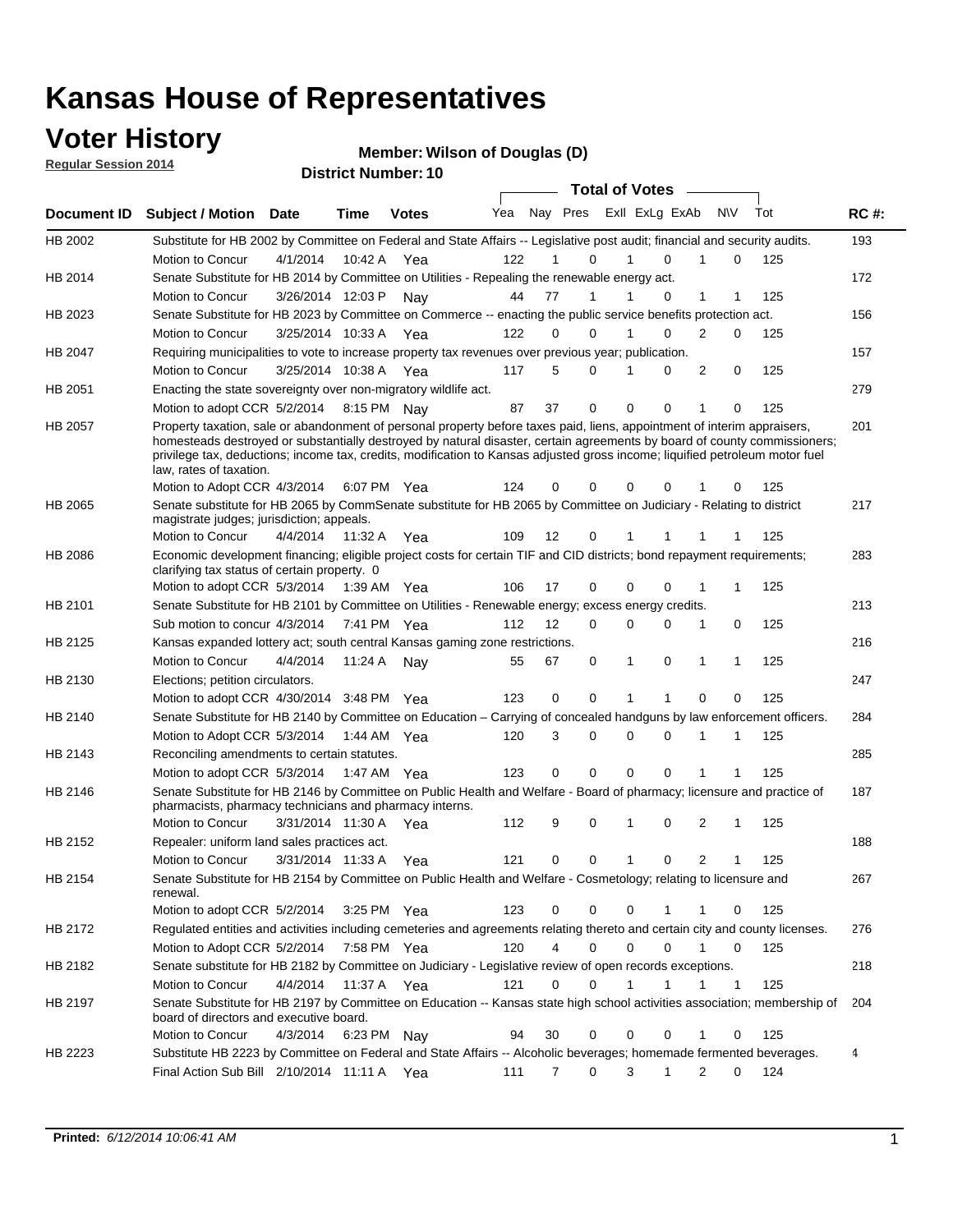#### **Voter History**

Veto

information; lobbyist filings.

| TVIVI THUIVI Y              | Member: Wilson of Douglas (D)                                                                                                                                                                                                          |                       |                            |              |     |    |          |                       |          |                |          |           |     |             |
|-----------------------------|----------------------------------------------------------------------------------------------------------------------------------------------------------------------------------------------------------------------------------------|-----------------------|----------------------------|--------------|-----|----|----------|-----------------------|----------|----------------|----------|-----------|-----|-------------|
| <b>Regular Session 2014</b> |                                                                                                                                                                                                                                        |                       | <b>District Number: 10</b> |              |     |    |          |                       |          |                |          |           |     |             |
|                             |                                                                                                                                                                                                                                        |                       |                            |              |     |    |          | <b>Total of Votes</b> |          |                |          |           |     |             |
| Document ID                 | <b>Subject / Motion</b>                                                                                                                                                                                                                | <b>Date</b>           | Time                       | <b>Votes</b> | Yea |    | Nav Pres |                       |          | ExII ExLg ExAb |          | <b>NV</b> | Tot | <b>RC#:</b> |
| HB 2223                     | Substitute for HB 2223 by Committee on Federal and State Affairs—Alcoholic beverages; homemade fermented beverages;<br>microbrewery gallonage expanded; liquor license length of citizenship.                                          |                       |                            |              |     |    |          |                       |          |                |          |           |     | 205         |
|                             | Motion to Concur                                                                                                                                                                                                                       | 4/3/2014              | 6:27 PM Yea                |              | 115 | 9  |          | 0                     | 0        | 0              |          | 0         | 125 |             |
| HB 2231                     | Senate Substitute for Substitute for HB 2231 by Committee on Ways and Means - Appropriations for FY 2014, FY 2015, FY<br>2016, FY 2017 and FY 2018 for various state agencies; capital improvement projects; claims against the state. |                       |                            |              |     |    |          |                       |          |                |          |           |     | 282         |
|                             | Motion to adopt CCR 5/2/2014                                                                                                                                                                                                           |                       | 9:48 PM Nay                |              | 70  | 54 |          | $\Omega$              | 0        | $\Omega$       |          | $\Omega$  | 125 |             |
| HB 2246                     | Substitute for HB 2246 by Committee on Commerce, Labor and Economic Development - Peer review for certain licensed<br>technical professions.                                                                                           |                       |                            |              |     |    |          |                       |          |                |          |           |     | 38          |
|                             | EFA Sub Bill                                                                                                                                                                                                                           | 2/21/2014 1:34 PM Yea |                            |              | 120 |    | $\Omega$ | 0                     |          | $\Omega$       | 2        |           | 124 |             |
| HB 2246                     | Substitute for HB 2246 by Committee on Commerce, Labor and Economic Development - Peer review for certain licensed<br>technical professions.                                                                                           |                       |                            |              |     |    |          |                       |          |                |          |           |     | 260         |
|                             | Motion to Concur                                                                                                                                                                                                                       | 5/2/2014              | 11:40 A Yea                |              | 124 |    | $\Omega$ | $\Omega$              | 0        |                | $\Omega$ |           | 125 |             |
| <b>HB 2272</b>              | Kansas expanded lottery act; southeast Kansas gaming zone; privilege fee and investment threshold amount reduced.                                                                                                                      |                       |                            |              |     |    |          |                       |          |                |          |           |     | 200         |
|                             | Motion to Concur                                                                                                                                                                                                                       | 4/2/2014              | 4:18 PM Yea                |              | 84  | 36 |          | $\Omega$              | $\Omega$ | 0              |          | 4         | 125 |             |
| HB 2296                     | Campaign finance; permitted uses of campaign funds; increased exemption amount for certain candidates; contributor<br>information; lobbyist filings.                                                                                   |                       |                            |              |     |    |          |                       |          |                |          |           |     | 248         |
|                             | Motion to adopt CCR 4/30/2014 3:53 PM Yea                                                                                                                                                                                              |                       |                            |              | 119 | 4  |          | 0                     |          |                | 0        |           | 125 |             |
| HB 2296                     | Campaign finance; permitted uses of campaign funds; increased exemption amount for certain candidates; contributor                                                                                                                     |                       |                            |              |     |    |          |                       |          |                |          |           |     | 287         |

209 4/3/2014 HB 2298 Motion to Concur 4/3/2014 6:40 PM Yea 123 1 0 0 0 1 0 125 Senate Sub for HB 2298 by Committee on Judiciary - Uniform controlled substances act.Senate Sub for HB 2298 by Committee on Judiciary - Uniform controlled substances act. 6:40 PM Yea 1 1/22/2014 Motion to adopt CCR Yea 125 11:45 A 109 11 0 0 40 1 HB 2303 Relating to driver's license fees; driving under the influence equipment fund. 253 5/1/2014 HB 2312 Motion to Concur Yea 125 4:31 PM 123 2 0 0 00 0 Local governments; investment of idle funds; changes. Substitute for HB 2338 by Committee on Ways and Means - Judicial branch; supplemental appropriation for fiscal year 2015, 229 Motion to Adopt CCR 4/4/2014 7:17 PM Nay 66 57 0 0 0 2 0 125 HB 2338 judiciary operations; increasing various docket fees and creating new docket fees; annually, allowing the allocation of a budget for each judicial district court operations, chief judge would have the authority to expend funds as necessary to carry out the functions of such district if such chief judge elected to do so, including establishing what court personnel are necessary and their compensation; district court judges in judicial district elect chief judge and court of appeals judges elect chief judge of the court of appeals; district judge and district magistrate judge vacancies; statutory authority for longevity bonus for judicial branch employees repealed; nonseverability clause. 7:17 PM Nay 66 57 0 0 0 2 0 Senate Substitute for HB 2378 by Committee on Assessment and Taxation - Providing sales tax exemption for sales of certain 189 HB 2378

Motion to Override 5/30/2014 10:24 A Yea 96 5 0 0 0 0 24 125

3/31/2014 Motion to Concur Yea 125 11:35 A 117 4 0 0 21 1 machinery and equipment used for surface mining activities. Senate Substitute for HB 2389 by Committee on Judiciary - Crimes and criminal procedure; mistreatment of a dependent adult 277 Motion to Adopt CCR 5/2/2014 8:05 PM Yea 123 1 0 0 0 1 0 125 HB 2389 or an elder person; RICO; warrants; discharge of certain persons; appeals. 28 2/21/2014 Final Action Yea 124 11:13 A 120 1 0 0 20 1 HB 2398 Amended Relating to the Kansas revised limited liability company act. 163 Final Action 3/26/2014 10:55 A Yea 116 7 0 1 0 125 HB 2402 National day of the cowboy. 61 2/27/2014 Final Action Yea 124 10:16 A 104 19 0 0 10 0 HB 2417 Amended Expansion of rural opportunity zones. 6 2/12/2014 Final Action Yea 124 11:20 A 121 0 0 0 20 1 HB 2418 Adult care home licensure act; removal of outdated rule and regulation reference.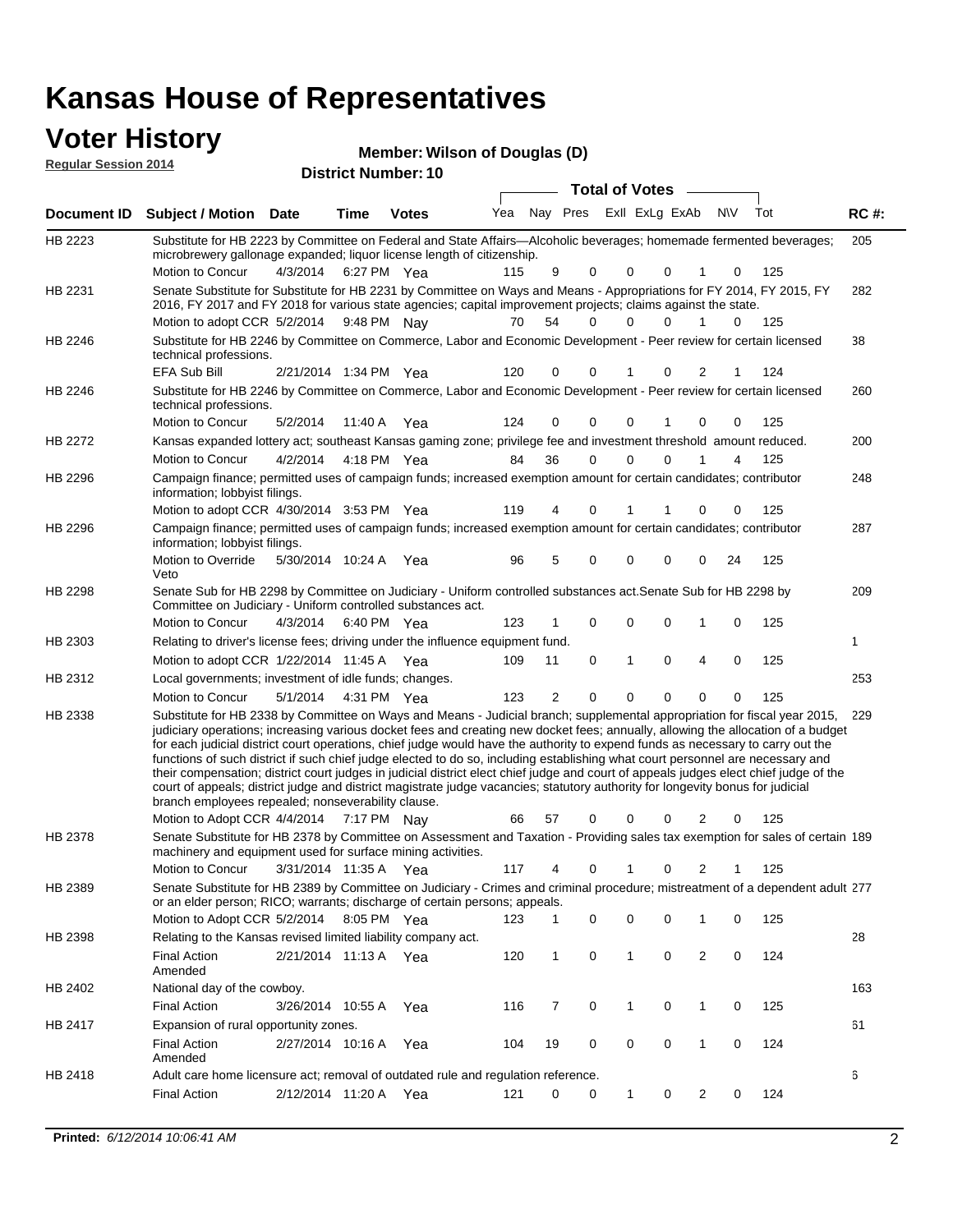### **Voter History**

**Regular Session 2014**

#### **Wilson of Douglas (D)**

|             |                                                                                                                                                                                                                                                                                                                                                      |                       |             | DISTRICT MAILINGL. TO |     |          |          |              | Total of Votes –        |                |              |     |                |
|-------------|------------------------------------------------------------------------------------------------------------------------------------------------------------------------------------------------------------------------------------------------------------------------------------------------------------------------------------------------------|-----------------------|-------------|-----------------------|-----|----------|----------|--------------|-------------------------|----------------|--------------|-----|----------------|
| Document ID | <b>Subject / Motion</b>                                                                                                                                                                                                                                                                                                                              | Date                  | Time        | <b>Votes</b>          | Yea |          |          |              | Nay Pres ExII ExLg ExAb |                | <b>NV</b>    | Tot | <b>RC#:</b>    |
| HB 2418     | Kansas department for aging and disability services; adult care homes                                                                                                                                                                                                                                                                                |                       |             |                       |     |          |          |              |                         |                |              |     | 221            |
|             | Motion to Concur                                                                                                                                                                                                                                                                                                                                     | 4/4/2014              | 11:49 A     | Yea                   | 122 | 0        | 0        | 1            | 1                       | 1              | 0            | 125 |                |
| HB 2419     | City annexation; fire district territory; detachment.                                                                                                                                                                                                                                                                                                |                       |             |                       |     |          |          |              |                         |                |              |     | 120            |
|             | <b>Final Action</b>                                                                                                                                                                                                                                                                                                                                  | 3/17/2014 11:19 A     |             | Yea                   | 122 | 0        | 0        | 0            | 0                       | 2              | 1            | 125 |                |
| HB 2419     | City annexation; fire district territory; detachment.                                                                                                                                                                                                                                                                                                |                       |             |                       |     |          |          |              |                         |                |              |     | 196            |
|             | Motion to Concur                                                                                                                                                                                                                                                                                                                                     | 4/2/2014              | 10:32 A     | Yea                   | 122 | 0        | 0        | 0            | 0                       | 2              | $\mathbf{1}$ | 125 |                |
| HB 2420     | School crossing guards.                                                                                                                                                                                                                                                                                                                              |                       |             |                       |     |          |          |              |                         |                |              |     | 5              |
|             | <b>Final Action</b><br>Amended                                                                                                                                                                                                                                                                                                                       | 2/10/2014 11:12 A     |             | Yea                   | 118 | 0        | 0        | 3            | 1                       | $\overline{2}$ | 0            | 124 |                |
| HB 2420     | School crossing guards.                                                                                                                                                                                                                                                                                                                              |                       |             |                       |     |          |          |              |                         |                |              |     | 197            |
|             | Motion to Concur                                                                                                                                                                                                                                                                                                                                     | 4/2/2014              | 10:34 A     | Yea                   | 123 | 0        | 0        | 0            | 0                       | 2              | 0            | 125 |                |
| HB 2422     | Defining watercraft for purposes of taxation.                                                                                                                                                                                                                                                                                                        |                       |             |                       |     |          |          |              |                         |                |              |     | 14             |
|             | <b>Final Action</b><br>Amended                                                                                                                                                                                                                                                                                                                       | 2/14/2014 11:13 A     |             | Yea                   | 118 | 0        | 0        | 2            | 0                       | 4              | 0            | 124 |                |
| HB 2424     | Robert G. (Bob) Bethell interchange.                                                                                                                                                                                                                                                                                                                 |                       |             |                       |     |          |          |              |                         |                |              |     | 85             |
|             | <b>EFA Sub Bill</b>                                                                                                                                                                                                                                                                                                                                  | 2/27/2014 4:03 PM Yea |             |                       | 119 | 4        | 0        | 0            | 0                       | 1              | 0            | 124 |                |
| HB 2424     | Substitute for HB 2424 by Committee on Transportation - Designating the Robert G. (Bob) Bethell interchange; the SGT David 190<br>Enzbrenner memorial highway; t the Pack S Clair highway; the ancient Indian traders trail; the Harper county veterans<br>memorial highway; the Bonnie Huy memorial highway; the Bonnie Sharp memorial interchange. |                       |             |                       |     |          |          |              |                         |                |              |     |                |
|             | Motion to Concur                                                                                                                                                                                                                                                                                                                                     | 3/31/2014 11:37 A Yea |             |                       | 117 | 3        | $\Omega$ | 1            | 0                       | 2              | 2            | 125 |                |
| HB 2429     | Making the water conservation program part of and supplemental to the Kansas water appropriation act.                                                                                                                                                                                                                                                |                       |             |                       |     |          |          |              |                         |                |              |     | $\overline{7}$ |
|             | <b>Final Action</b><br>Amended                                                                                                                                                                                                                                                                                                                       | 2/12/2014 11:22 A Yea |             |                       | 121 | $\Omega$ | 0        | 1            | 0                       | 2              | 0            | 124 |                |
| HB 2430     | Promoting employment across Kansas act; benefits.                                                                                                                                                                                                                                                                                                    |                       |             |                       |     |          |          |              |                         |                |              |     | 90             |
|             | <b>EFA Sub Bill</b>                                                                                                                                                                                                                                                                                                                                  | 2/27/2014 4:08 PM Yea |             |                       | 110 | 13       | 0        | 0            | 0                       |                | 0            | 124 |                |
| HB 2430     | Substitute for HB 2430 by Committee on Commerce, Labor and Economic Development - Promoting employment across<br>Kansas act; benefits.                                                                                                                                                                                                               |                       |             |                       |     |          |          |              |                         |                |              |     | 278            |
|             | Motion to adopt CCR 5/2/2014                                                                                                                                                                                                                                                                                                                         |                       | 8:09 PM Yea |                       | 114 | 10       | 0        | 0            | 0                       | 1              | 0            | 125 |                |
| HB 2433     | Relating to the Kansas uniform securities act.                                                                                                                                                                                                                                                                                                       |                       |             |                       |     |          |          |              |                         |                |              |     | 62             |
|             | <b>Final Action</b><br>Amended                                                                                                                                                                                                                                                                                                                       | 2/27/2014 10:17 A Yea |             |                       | 123 | 0        | 0        | $\mathbf 0$  | 0                       | 1              | $\mathbf 0$  | 124 |                |
| HB 2433     | Relating to the Kansas uniform securities act.                                                                                                                                                                                                                                                                                                       |                       |             |                       |     |          |          |              |                         |                |              |     | 243            |
|             | Motion to adopt CCR 4/30/2014 3:27 PM Yea                                                                                                                                                                                                                                                                                                            |                       |             |                       | 123 | $\Omega$ | $\Omega$ | 1            | 1                       | 0              | 0            | 125 |                |
| HB 2436     | Substitute for HB 2436 by Committee on Vision 2020 - Boards of cosmetology and barbering; agreements on inspectors of<br>dual-licensed facilities.                                                                                                                                                                                                   |                       |             |                       |     |          |          |              |                         |                |              |     | 19             |
|             | Final Action Sub Bill 2/19/2014 11:32 A                                                                                                                                                                                                                                                                                                              |                       |             | Yea                   | 122 |          | 0        | 0            | 0                       | 2              | 0            | 124 |                |
| HB 2436     | Substitute for HB 2436 by Committee on Vision 2020 - Boards of cosmetology and barbering; agreements on inspectors of<br>dual-licensed facilities.                                                                                                                                                                                                   |                       |             |                       |     |          |          |              |                         |                |              |     | 206            |
|             | Motion to Concur                                                                                                                                                                                                                                                                                                                                     | 4/3/2014              | 6:30 PM Yea |                       | 117 | 7        | 0        | 0            | 0                       | 1              | 0            | 125 |                |
| HB 2440     | Emerging industry investment act; treatment of certain bioscience companies.                                                                                                                                                                                                                                                                         |                       |             |                       |     |          |          |              |                         |                |              |     | 39             |
|             | <b>Emergency Final</b><br>Action                                                                                                                                                                                                                                                                                                                     | 2/21/2014 1:36 PM Yea |             |                       | 116 | 4        | 0        | 1            | $\mathbf 0$             | 2              | $\mathbf{1}$ | 124 |                |
| HB 2442     | Escalating penalties for repeat felony evade and elude cases.                                                                                                                                                                                                                                                                                        |                       |             |                       |     |          |          |              |                         |                |              |     | 107            |
|             | EFA Sub Bill                                                                                                                                                                                                                                                                                                                                         | 2/27/2014 4:32 PM Yea |             |                       | 111 | 12       | 0        | 0            | 0                       | $\mathbf{1}$   | 0            | 124 |                |
| HB 2444     | Spendthrift trusts.                                                                                                                                                                                                                                                                                                                                  |                       |             |                       |     |          |          |              |                         |                |              |     | 36             |
|             | <b>Emergency Final</b><br><b>Action Amend</b>                                                                                                                                                                                                                                                                                                        | 2/21/2014 1:32 PM Yea |             |                       | 120 | 0        | 0        | $\mathbf{1}$ | 0                       | $\overline{c}$ | $\mathbf{1}$ | 124 |                |
| HB 2444     | Spendthrift trusts.                                                                                                                                                                                                                                                                                                                                  |                       |             |                       |     |          |          |              |                         |                |              |     | 198            |
|             | Motion to Concur                                                                                                                                                                                                                                                                                                                                     | 4/2/2014              | 10:37 A Yea |                       | 123 | 0        | 0        | 0            | 0                       | $\overline{2}$ | 0            | 125 |                |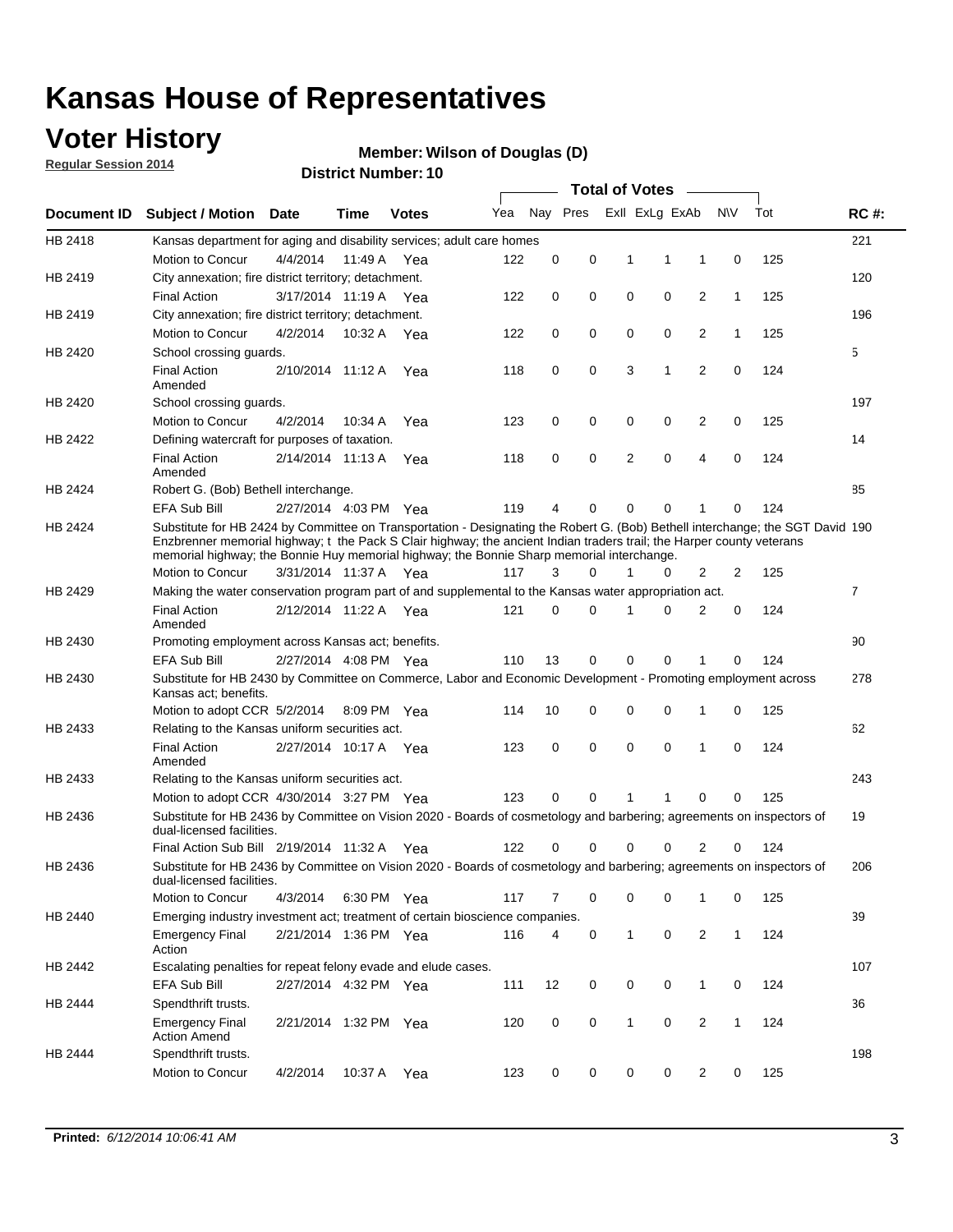# **Voter History Member: Regular Session 2014**

|  | Member: Wilson of Douglas (D) |  |  |
|--|-------------------------------|--|--|
|--|-------------------------------|--|--|

| <u>Regular Session 2014</u> |                                                                                                                                                                                                                                                                                                                                 |                       |             | <b>District Number: 10</b> |     |    |                |             |                       |             |                |             |     |             |
|-----------------------------|---------------------------------------------------------------------------------------------------------------------------------------------------------------------------------------------------------------------------------------------------------------------------------------------------------------------------------|-----------------------|-------------|----------------------------|-----|----|----------------|-------------|-----------------------|-------------|----------------|-------------|-----|-------------|
|                             |                                                                                                                                                                                                                                                                                                                                 |                       |             |                            |     |    |                |             | <b>Total of Votes</b> |             |                |             |     |             |
| Document ID                 | <b>Subject / Motion</b>                                                                                                                                                                                                                                                                                                         | <b>Date</b>           | Time        | <b>Votes</b>               | Yea |    | Nay Pres       |             | Exll ExLg ExAb        |             |                | N\V         | Tot | <b>RC#:</b> |
| HB 2445                     | Allowing for criminal discovery materials to be provided to defendant or defendant's counsel.                                                                                                                                                                                                                                   |                       |             |                            |     |    |                |             |                       |             |                |             |     | 63          |
|                             | <b>Final Action</b><br>Amended                                                                                                                                                                                                                                                                                                  | 2/27/2014 10:19 A     |             | Yea                        | 123 |    | 0              | 0           | 0                     | $\mathbf 0$ | 1              | 0           | 124 |             |
| HB 2446                     | District courts; court trustee operations fund. judicial process; concerning sentencing dispositions, probation and postrelease<br>supervision; concerning expungement of driving under the influence and criminal refusal convictions; concerning trials,<br>conduct of jury after case is submitted.                          |                       |             |                            |     |    |                |             |                       |             |                |             |     | 8           |
|                             | <b>Final Action</b>                                                                                                                                                                                                                                                                                                             | 2/12/2014 11:23 A     |             | Yea                        | 121 |    | 0              | 0           | 1                     | $\mathbf 0$ | 2              | 0           | 124 |             |
| HB 2446                     | Senate Substitute for HB 2446 by Committee on Judiciary - Courts; allocating moneys from driver's license fees to judicial<br>branch nonjudicial salary adjustment fund; allowing chief justice to authorize expenditures from court trustee operations fund in<br>certain judicial districts; time limits for court decisions. |                       |             |                            |     |    |                |             |                       |             |                |             |     | 239         |
|                             | Motion to adopt CCR 4/30/2014 3:01 PM Yea                                                                                                                                                                                                                                                                                       |                       |             |                            | 121 |    | 2              | 0           | 1                     | 1           | $\mathbf 0$    | 0           | 125 |             |
| <b>HB 2447</b>              | Real property; trespass and liability.                                                                                                                                                                                                                                                                                          |                       |             |                            |     |    |                |             |                       |             |                |             |     | 29          |
|                             | <b>Final Action</b><br>Amended                                                                                                                                                                                                                                                                                                  | 2/21/2014 11:14 A     |             | Yea                        | 119 |    | $\overline{2}$ | $\mathbf 0$ | $\mathbf{1}$          | $\mathbf 0$ | $\overline{2}$ | $\mathbf 0$ | 124 |             |
| HB 2447                     | Real property; trespass and liability.                                                                                                                                                                                                                                                                                          |                       |             |                            |     |    |                |             |                       |             |                |             |     | 202         |
|                             | Motion to Adopt CCR 4/3/2014                                                                                                                                                                                                                                                                                                    |                       | 6:10 PM Yea |                            | 122 |    | $\overline{2}$ | 0           | $\mathbf 0$           | 0           | 1              | 0           | 125 |             |
| HB 2448                     | Interference with judicial process.                                                                                                                                                                                                                                                                                             |                       |             |                            |     |    |                |             |                       |             |                |             |     | 30          |
|                             | <b>Final Action</b>                                                                                                                                                                                                                                                                                                             | 2/21/2014 11:16 A     |             | Yea                        | 121 |    | 0              | 0           | $\mathbf{1}$          | $\Omega$    | $\overline{2}$ | $\Omega$    | 124 |             |
| HB 2448                     | Senate Substitute for HB 2448 by Committee on Judiciary - Updating provisions relating to the Kansas bureau of<br>investigation's DNA database; amending the crime of interference with                                                                                                                                         |                       |             |                            |     |    |                |             |                       |             |                |             |     | 240         |
|                             | Motion to adopt CCR 4/30/2014 3:10 PM Yea                                                                                                                                                                                                                                                                                       |                       |             |                            | 116 |    | 7              | $\mathbf 0$ | 1                     | 1           | 0              | $\mathbf 0$ | 125 |             |
| HB 2451                     | Electric utilities; creating the electric highway fee.                                                                                                                                                                                                                                                                          |                       |             |                            |     |    |                |             |                       |             |                |             |     | 96          |
|                             | <b>EFA Sub Bill</b>                                                                                                                                                                                                                                                                                                             | 2/27/2014 4:18 PM Yea |             |                            | 64  | 59 |                | 0           | 0                     | $\mathbf 0$ | 1              | $\mathbf 0$ | 124 |             |
| HB 2451                     | Substitute for HB 2451 by Committee on Transportation - Increasing registration fees for electric vehicles.                                                                                                                                                                                                                     |                       |             |                            |     |    |                |             |                       |             |                |             |     | 207         |
|                             | Motion to Concur                                                                                                                                                                                                                                                                                                                | 4/3/2014              |             | 6:34 PM Yea                | 94  | 30 |                | $\Omega$    | $\Omega$              | 0           |                | $\mathbf 0$ | 125 |             |
| HB 2452                     | Substitute for HB 2452 by Committee on Transportation - Distinctive license plates; donate life, disabled veterans, rotary<br>international, Kansas horse council.                                                                                                                                                              |                       |             |                            |     |    |                |             |                       |             |                |             |     | 41          |
|                             | <b>EFA Sub Bill</b>                                                                                                                                                                                                                                                                                                             | 2/21/2014 1:39 PM Yea |             |                            | 120 |    | 0              | 0           | 1                     | 0           | 2              |             | 124 |             |
| HB 2452                     | Substitute for HB 2452 by Committee on Transportation - Distinctive license plates; donate life, disabled veterans, rotary<br>international, Kansas horse council, motorcycles.                                                                                                                                                 |                       |             |                            |     |    |                |             |                       |             |                |             |     | 208         |
|                             | Motion to Concur                                                                                                                                                                                                                                                                                                                | 4/3/2014              |             | 6:37 PM Yea                | 123 |    | 1              | $\mathbf 0$ | 0                     | $\mathbf 0$ | 1              | 0           | 125 |             |
| HB 2453                     | Protecting religious freedom regarding marriage.                                                                                                                                                                                                                                                                                |                       |             |                            |     |    |                |             |                       |             |                |             |     | 9           |
|                             | <b>Final Action</b><br>Amended                                                                                                                                                                                                                                                                                                  | 2/12/2014 11:28 A Nay |             |                            | 72  | 49 |                | 0           | $\mathbf{1}$          | $\Omega$    | $\overline{2}$ | $\mathbf 0$ | 124 |             |
| HB 2455                     | Property tax exemption for certain utility systems located on military installation.                                                                                                                                                                                                                                            |                       |             |                            |     |    |                |             |                       |             |                |             |     | 108         |
|                             | <b>Emergency Final</b><br><b>Action Amend</b>                                                                                                                                                                                                                                                                                   | 3/6/2014              | 11:23 A     | Yea                        | 119 |    | 1              | 0           | 2                     | 1           | $\overline{2}$ | 0           | 125 |             |
| HB 2456                     | Property taxation; defining commercial and industrial machinery and equipment; motor vehicles, members of military service<br>and active guard and reservists.                                                                                                                                                                  |                       |             |                            |     |    |                |             |                       |             |                |             |     | 49          |
|                             | <b>Final Action</b><br>Amended                                                                                                                                                                                                                                                                                                  | 2/26/2014 11:32 A Yea |             |                            | 100 | 23 |                | 0           | 0                     | 0           | 1              | 0           | 124 |             |
| HB 2463                     | Creating civil liability for acts of terrorism; forfeiture of property related to violations of certain criminal acts.                                                                                                                                                                                                          |                       |             |                            |     |    |                |             |                       |             |                |             |     | 50          |
|                             | <b>Final Action</b><br>Amended                                                                                                                                                                                                                                                                                                  | 2/26/2014 11:33 A Yea |             |                            | 123 |    | 0              | 0           | 0                     | 0           | 1              | 0           | 124 |             |
| HB 2463                     | Creating civil liability for acts of terrorism; forfeiture of property related to violations of certain criminal acts.                                                                                                                                                                                                          |                       |             |                            |     |    |                |             |                       |             |                |             |     | 194         |
|                             | Motion to Concur                                                                                                                                                                                                                                                                                                                | 4/1/2014              |             | 10:46 A Yea                | 123 |    | 0              | 0           | $\mathbf{1}$          | 0           | 1              | 0           | 125 |             |
| HB 2464                     | Allowing banks, trust companies and savings and loans to claim the expensing deduction for privilege tax filers under the<br>Kansas income tax act.                                                                                                                                                                             |                       |             |                            |     |    |                |             |                       |             |                |             |     | 15          |
|                             | <b>Final Action</b><br>Amended                                                                                                                                                                                                                                                                                                  | 2/14/2014 11:14 A Yea |             |                            | 118 |    | 0              | 0           | $\overline{2}$        | 0           | 4              | 0           | 124 |             |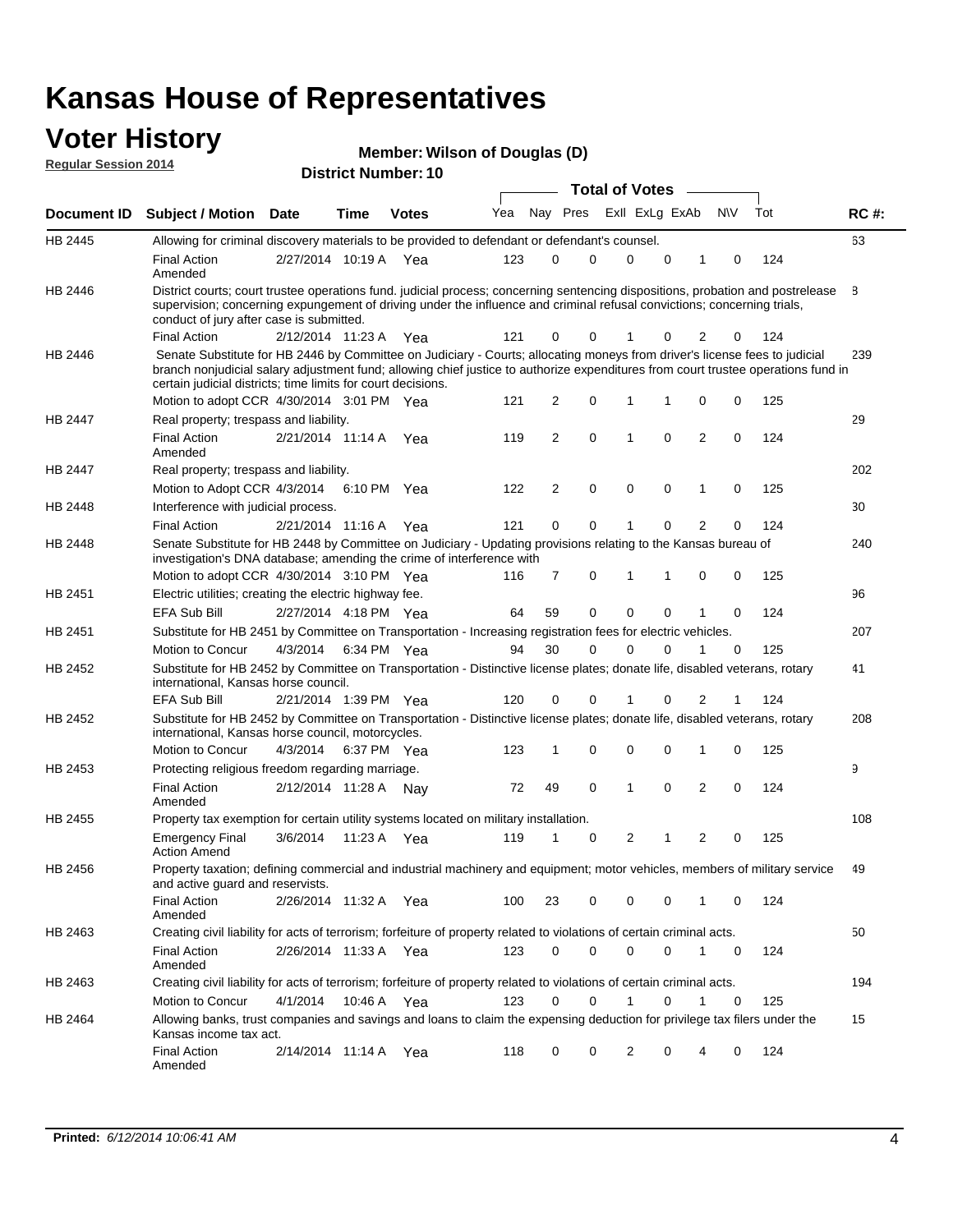### **Voter History**

**Regular Session 2014**

#### **Wilson of Douglas (D)**

|                    |                                                                                                                                                                             |                       |             |              |     |                |             | <b>Total of Votes</b> |             |                |             |     |             |
|--------------------|-----------------------------------------------------------------------------------------------------------------------------------------------------------------------------|-----------------------|-------------|--------------|-----|----------------|-------------|-----------------------|-------------|----------------|-------------|-----|-------------|
| <b>Document ID</b> | <b>Subject / Motion</b>                                                                                                                                                     | <b>Date</b>           | Time        | <b>Votes</b> | Yea |                | Nay Pres    | Exll ExLg ExAb        |             |                | <b>NV</b>   | Tot | <b>RC#:</b> |
| HB 2466            | Relating to administrative procedure; judicial review.                                                                                                                      |                       |             |              |     |                |             |                       |             |                |             |     | 37          |
|                    | <b>Emergency Final</b><br><b>Action Amend</b>                                                                                                                               | 2/21/2014 1:33 PM Yea |             |              | 118 | $\overline{2}$ | 0           | 1                     | $\mathbf 0$ | 2              | 1           | 124 |             |
| <b>HB 2470</b>     | Purchasing authority for certain insurance by the state board of regents for state educational institutions.                                                                |                       |             |              |     |                |             |                       |             |                |             |     | 16          |
|                    | <b>Final Action</b>                                                                                                                                                         | 2/17/2014 11:20 A Yea |             |              | 120 | $\mathbf 0$    | $\mathbf 0$ | 3                     | 0           | 1              | $\mathbf 0$ | 124 |             |
| HB 2475            | Personal financial literacy program as a requirement for high school graduation.                                                                                            |                       |             |              |     |                |             |                       |             |                |             |     | 126         |
|                    | <b>Final Action</b><br>Amended                                                                                                                                              | 3/19/2014 11:22 A Yea |             |              | 110 | 12             | 0           | 0                     | 1           | 2              | 0           | 125 |             |
| HB 2478            | Venue for crimes committed with an electronic device.                                                                                                                       |                       |             |              |     |                |             |                       |             |                |             |     | 51          |
|                    | <b>Final Action</b>                                                                                                                                                         | 2/26/2014 11:34 A     |             | Yea          | 123 | 0              | 0           | $\Omega$              | $\mathbf 0$ | 1              | 0           | 124 |             |
| HB 2479            | Removing 2015 sunset provision from law requiring ignition interlock device after first test failure or alcohol or drug-related<br>conviction.                              |                       |             |              |     |                |             |                       |             |                |             |     | 115         |
|                    | <b>Final Action</b><br>Amended                                                                                                                                              | 3/14/2014 11:14 A     |             | Yea          | 117 | 0              | 0           | $\overline{2}$        | 1           | 4              | 1           | 125 |             |
| HB 2479            | Removing 2015 sunset provision from law requiring ignition interlock device after first test failure or alcohol or drug-related<br>conviction.                              |                       |             |              |     |                |             |                       |             |                |             |     | 210         |
|                    | Motion to Concur                                                                                                                                                            | 4/3/2014              |             | 6:47 PM Yea  | 122 | $\overline{2}$ | $\mathbf 0$ | $\mathbf 0$           | $\mathbf 0$ | 1              | 0           | 125 |             |
| HB 2480            | Repealing the review of TeleKansas I.                                                                                                                                       |                       |             |              |     |                |             |                       |             |                |             |     | 64          |
|                    | <b>Final Action</b><br>Amended                                                                                                                                              | 2/27/2014 10:20 A Yea |             |              | 123 | 0              | $\mathbf 0$ | $\mathbf 0$           | $\mathbf 0$ | 1              | 0           | 124 |             |
| HB 2480            | Repealing the review of TeleKansas I.                                                                                                                                       |                       |             |              |     |                |             |                       |             |                |             |     | 250         |
|                    | Motion to Concur                                                                                                                                                            | 5/1/2014              | 1:54 PM Yea |              | 123 | 1              | 0           | 0                     | 0           | 0              | 1           | 125 |             |
| HB 2482            | Authority of state corporation commission to intervene in court proceedings.                                                                                                |                       |             |              |     |                |             |                       |             |                |             |     | 65          |
|                    | <b>Final Action</b><br>Amended                                                                                                                                              | 2/27/2014 10:21 A     |             | Yea          | 121 | $\overline{2}$ | 0           | $\mathbf 0$           | $\mathbf 0$ | 1              | 0           | 124 |             |
| HB 2482            | Senate Substitute for HB 2482 by Committee on Utilities - Creating the energy efficiency investment act.                                                                    |                       |             |              |     |                |             |                       |             |                |             |     | 211         |
|                    | Motion to Concur                                                                                                                                                            | 4/3/2014 7:02 PM Yea  |             |              | 99  | 25             | 0           | $\Omega$              | 0           | 1              | 0           | 125 |             |
| HB 2487            | Construction of electric transmission lines and certificates of public convenience and necessity.                                                                           |                       |             |              |     |                |             |                       |             |                |             |     | 66          |
|                    | <b>Final Action</b><br>Amended                                                                                                                                              | 2/27/2014 10:22 A     |             | Yea          | 113 | 10             | 0           | $\mathbf 0$           | 0           | 1              | 0           | 124 |             |
| HB 2487            | Relating to the powers and duties of the state corporation commission; construction of electric transmission lines and<br>certificates of public convenience and necessity. |                       |             |              |     |                |             |                       |             |                |             |     | 254         |
|                    | Sub motion to concur 5/1/2014 4:36 PM Yea                                                                                                                                   |                       |             |              | 117 | 8              | 0           | 0                     | $\mathbf 0$ | 0              | 0           | 125 |             |
| HB 2488            | Kansas electric transmission authority and the purpose and composition of the authority.                                                                                    |                       |             |              |     |                |             |                       |             |                |             |     | 10          |
|                    | <b>Final Action</b><br>Amended                                                                                                                                              | 2/12/2014 11:30 A     |             | Yea          | 108 | 13             | 0           | 1                     | 0           | 2              | 0           | 124 |             |
| HB 2488            | Kansas electric transmission authority and the purpose and composition of the authority.                                                                                    |                       |             |              |     |                |             |                       |             |                |             |     | 158         |
|                    | Motion to Concur                                                                                                                                                            | 3/25/2014 10:43 A     |             | Yea          | 107 | 15             | 0           | $\mathbf{1}$          | 0           | 2              | 0           | 125 |             |
| HB 2489            | Legislative review of exceptions to disclosure of public records.                                                                                                           |                       |             |              |     |                |             |                       |             |                |             |     | 67          |
|                    | <b>Final Action</b><br>Amended                                                                                                                                              | 2/27/2014 10:23 A Yea |             |              | 122 | $\mathbf{1}$   | 0           | 0                     | 0           | 1              | 0           | 124 |             |
| HB 2490            | Criminal procedure; conduct of jury after case is submitted.                                                                                                                |                       |             |              |     |                |             |                       |             |                |             |     | 31          |
|                    | <b>Final Action</b><br>Amended                                                                                                                                              | 2/21/2014 11:17 A Yea |             |              | 121 | 0              | 0           | $\mathbf{1}$          | 0           | 2              | 0           | 124 |             |
| HB 2490            | Capital murder; attempt; murder in the first degree; sentencing.                                                                                                            |                       |             |              |     |                |             |                       |             |                |             |     | 241         |
|                    | Motion to adopt CCR 4/30/2014 3:16 PM Yea                                                                                                                                   |                       |             |              | 123 | 0              | 0           | 1                     | 1           | 0              | 0           | 125 |             |
| HB 2491            | Kansas tort claims act; attorney may appear in small claims action.                                                                                                         |                       |             |              |     |                |             |                       |             |                |             |     | 20          |
|                    | <b>Final Action</b><br>Amended                                                                                                                                              | 2/19/2014 11:34 A Yea |             |              | 120 | $\overline{c}$ | 0           | 0                     | 0           | $\overline{2}$ | 0           | 124 |             |
| HB 2491            | Kansas tort claims act; attorney may appear in small claims action.                                                                                                         |                       |             |              |     |                |             |                       |             |                |             |     | 199         |
|                    | Motion to Concur                                                                                                                                                            | 4/2/2014              |             | 10:40 A Yea  | 121 | $\overline{c}$ | 0           | 0                     | 0           | $\overline{2}$ | 0           | 125 |             |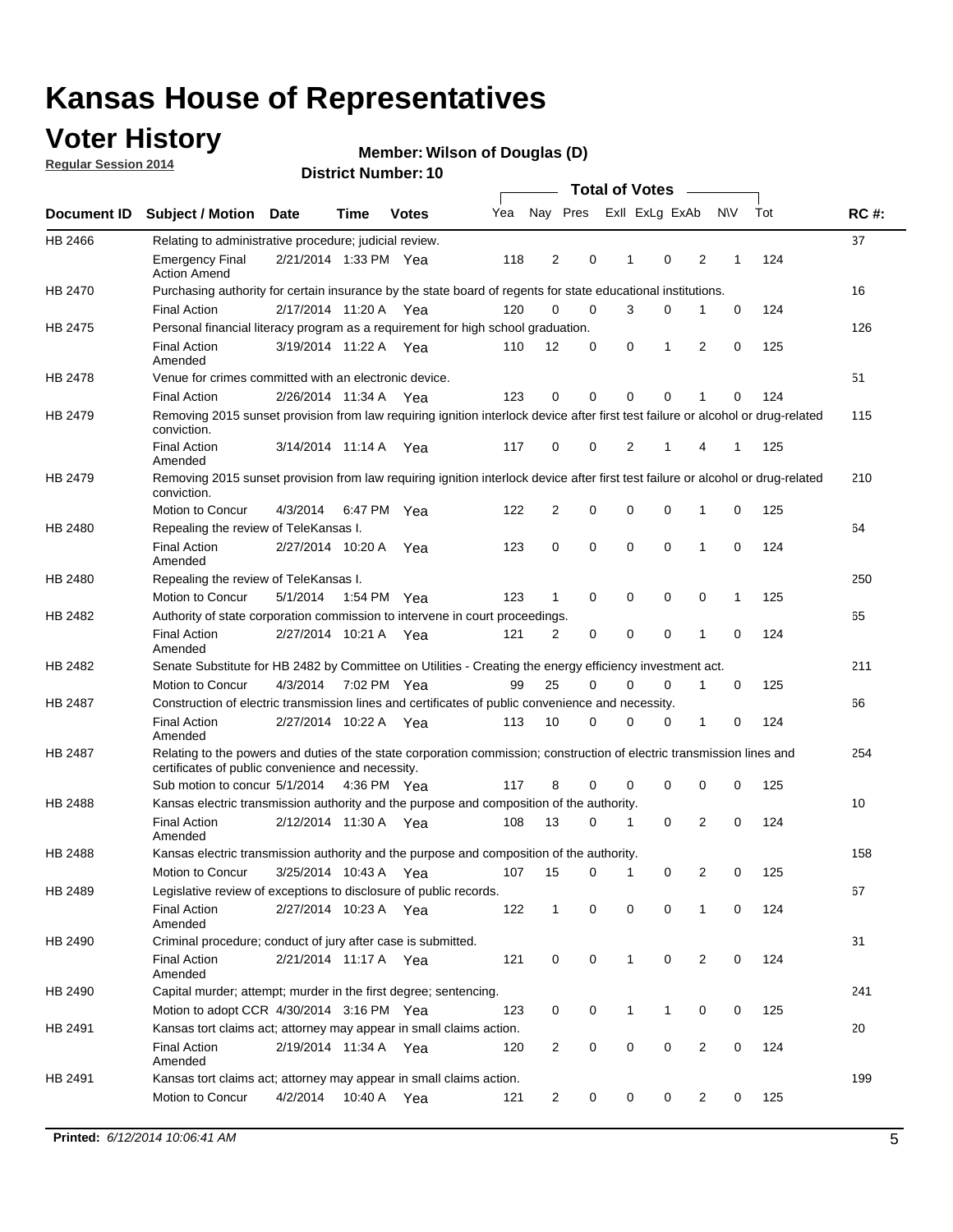### **Voter History**

**Regular Session 2014**

#### **Wilson of Douglas (D)**

|                |                                                                                                                                                                                                                                                        |                       |         |              |     |          |          | <b>Total of Votes</b> |              |                |              |     |              |
|----------------|--------------------------------------------------------------------------------------------------------------------------------------------------------------------------------------------------------------------------------------------------------|-----------------------|---------|--------------|-----|----------|----------|-----------------------|--------------|----------------|--------------|-----|--------------|
|                | Document ID Subject / Motion Date                                                                                                                                                                                                                      |                       | Time    | <b>Votes</b> | Yea | Nay Pres |          | Exll ExLg ExAb        |              |                | <b>NV</b>    | Tot | <b>RC#:</b>  |
| HB 2493        | Relating to surety regulation, appearance bonds and unlawful sexual relations.                                                                                                                                                                         |                       |         |              |     |          |          |                       |              |                |              |     | 23           |
|                | <b>Final Action</b><br>Amended                                                                                                                                                                                                                         | 2/20/2014 11:14 A Yea |         |              | 113 | 10       | 0        | 0                     | $\mathbf 0$  | 0              | $\mathbf{1}$ | 124 |              |
| HB 2495        | Concerning sentencing dispositions, probation and postrelease supervision.                                                                                                                                                                             |                       |         |              |     |          |          |                       |              |                |              |     | 24           |
|                | <b>Final Action</b><br>Amended                                                                                                                                                                                                                         | 2/20/2014 11:17 A Yea |         |              | 122 | 1        | 0        | 0                     | $\mathbf 0$  | 0              | -1           | 124 |              |
| HB 2501        | Human trafficking and related crimes; penalties for buying sexual relations; records and reporting by courts; staff secure facility 25<br>requirements.                                                                                                |                       |         |              |     |          |          |                       |              |                |              |     |              |
|                | <b>Final Action</b><br>Amended                                                                                                                                                                                                                         | 2/20/2014 11:18 A Yea |         |              | 123 | 0        | 0        | 0                     | $\Omega$     | 0              | $\mathbf{1}$ | 124 |              |
| HB 2502        | Allowing victim notification on status change of person confined.                                                                                                                                                                                      |                       |         |              |     |          |          |                       |              |                |              |     | 26           |
|                | <b>Final Action</b>                                                                                                                                                                                                                                    | 2/20/2014 11:20 A Yea |         |              | 123 | 0        | 0        | $\Omega$              | $\Omega$     | 0              |              | 124 |              |
| HB 2503        | Substitute for HB 2503 by Committee on Federal and State Affairs -- Carrying of concealed handguns by law enforcement<br>officers.                                                                                                                     |                       |         |              |     |          |          |                       |              |                |              |     | 230          |
|                | Final Action Sub Bill 4/5/2014                                                                                                                                                                                                                         |                       | 10:22 A | Yea          | 119 | 1        | 0        | $\Omega$              | $\Omega$     | 4              |              | 125 |              |
| HB 2504        | Repealing outdated provisions relating to the purchase of certain real estate by the department of corrections.                                                                                                                                        |                       |         |              |     |          |          |                       |              |                |              |     | 18           |
|                | <b>Final Action</b>                                                                                                                                                                                                                                    | 2/19/2014 11:31 A Yea |         |              | 122 | $\Omega$ | $\Omega$ | $\Omega$              | $\Omega$     | 2              | 0            | 124 |              |
| <b>HB 2506</b> | Repealing K.S.A. 72-60b03, the effective date of the midwestern higher education compact act.                                                                                                                                                          |                       |         |              |     |          |          |                       |              |                |              |     | 52           |
|                | <b>Final Action</b>                                                                                                                                                                                                                                    | 2/26/2014 11:35 A Yea |         |              | 122 |          | $\Omega$ | $\Omega$              | 0            | 1              | 0            | 124 |              |
| HB 2506        | Senate Substitute for HB 2506 by Committee on Ways and Means - Education; appropriations for FY 2014 and FY 2015 for<br>various state agencies; amendments concerning postsecondary education; amendments to provisions relating to school<br>finance. |                       |         |              |     |          |          |                       |              |                |              |     | 238          |
|                | Motion to Adopt CCR 4/6/2014                                                                                                                                                                                                                           |                       | 9:45 PM | Nav          | 63  | 57       | 0        | 0                     | 0            | 4              | -1           | 125 |              |
| HB 2509        | Emergency medical services amendments.                                                                                                                                                                                                                 |                       |         |              |     |          |          |                       |              |                |              |     | 101          |
|                | <b>Emergency Final</b><br><b>Action Amend</b>                                                                                                                                                                                                          | 2/27/2014 4:24 PM Yea |         |              | 123 | 0        | 0        | $\mathbf 0$           | $\mathbf 0$  | 1              | 0            | 124 |              |
| HB 2510        | Pharmacists and pharmacies; pharmacy technicians; registration and grounds for denial of registration.                                                                                                                                                 |                       |         |              |     |          |          |                       |              |                |              |     | 84           |
|                | <b>Emergency Final</b><br>Action                                                                                                                                                                                                                       | 2/27/2014 4:01 PM Yea |         |              | 71  | 52       | $\Omega$ | 0                     | $\Omega$     | 1              | 0            | 124 |              |
| HB 2511        | Liability for property tax on personal property; sale or abandonment of personal property.                                                                                                                                                             |                       |         |              |     |          |          |                       |              |                |              |     | 27           |
|                | <b>Final Action</b>                                                                                                                                                                                                                                    | 2/20/2014 11:21 A Yea |         |              | 123 | $\Omega$ | $\Omega$ | $\Omega$              | 0            | 1              | 0            | 124 |              |
| HB 2514        | Exemption for Federal Home Loan Bank in certain insolvency proceedings involving insurance companies.                                                                                                                                                  |                       |         |              |     |          |          |                       |              |                |              |     | $\mathbf{2}$ |
|                | <b>Final Action</b>                                                                                                                                                                                                                                    | 2/10/2014 11:08 A Yea |         |              | 118 | 0        | 0        | 3                     | 1            | $\overline{2}$ | $\mathbf 0$  | 124 |              |
| <b>HB 2515</b> | Insurance; confidentiality of work papers from analysis of analysis of financial regulation or market regulation of insurance<br>company or affiliates.                                                                                                |                       |         |              |     |          |          |                       |              |                |              |     | 82           |
|                | <b>Emergency Final</b><br>Action                                                                                                                                                                                                                       | 2/27/2014 3:58 PM Yea |         |              | 123 | 0        | 0        | 0                     | 0            | 1              | 0            | 124 |              |
| HB 2515        | Updating statutory references and making corresponding changes due to Executive Reorganization Order No. 41.                                                                                                                                           |                       |         |              |     |          |          |                       |              |                |              |     | 269          |
|                | Motion to Adopt CCR 5/2/2014 3:31 PM Yea                                                                                                                                                                                                               |                       |         |              | 118 | 4        | 0        | 0                     | $\mathbf{1}$ | $\mathbf{1}$   | $\mathbf{1}$ | 125 |              |
| HB 2516        | Amendments relating to health care provider liability insurance and to companies organized to provide such insurance.                                                                                                                                  |                       |         |              |     |          |          |                       |              |                |              |     | 3            |
|                | <b>Final Action</b><br>Amended                                                                                                                                                                                                                         | 2/10/2014 11:10 A Yea |         |              | 118 | 0        | 0        | 3                     | $\mathbf{1}$ | 2              | 0            | 124 |              |
| HB 2516        | Amendments relating to health care provider liability insurance and to companies organized to provide such insurance.                                                                                                                                  |                       |         |              |     |          |          |                       |              |                |              |     | 191          |
|                | Motion to Concur                                                                                                                                                                                                                                       | 3/31/2014 11:40 A Yea |         |              | 121 | 0        | 0        | 1                     | 0            | 2              | $\mathbf{1}$ | 125 |              |
| HB 2518        | Relating to ballot language statements.                                                                                                                                                                                                                |                       |         |              |     |          |          |                       |              |                |              |     | 40           |
|                | <b>Emergency Final</b><br><b>Action Amend</b>                                                                                                                                                                                                          | 2/21/2014 1:37 PM Yea |         |              | 116 | 4        | 0        | 1                     | 0            | 2              | $\mathbf{1}$ | 124 |              |
| HB 2525        | Kansas money transmitter act concerning change of controlling interest and notification.                                                                                                                                                               |                       |         |              |     |          |          |                       |              |                |              |     | 32           |
|                | <b>Final Action</b>                                                                                                                                                                                                                                    | 2/21/2014 11:18 A Yea |         |              | 105 | 16       | 0        | 1                     | 0            | $\overline{2}$ | 0            | 124 |              |
| HB 2525        | Kansas money transmitter act concerning change of controlling interest and notification.<br>Motion to Concur                                                                                                                                           | 5/1/2014              |         | 1:59 PM Yea  | 112 | 13       | 0        | 0                     | 0            | 0              | 0            | 125 | 252          |
|                |                                                                                                                                                                                                                                                        |                       |         |              |     |          |          |                       |              |                |              |     |              |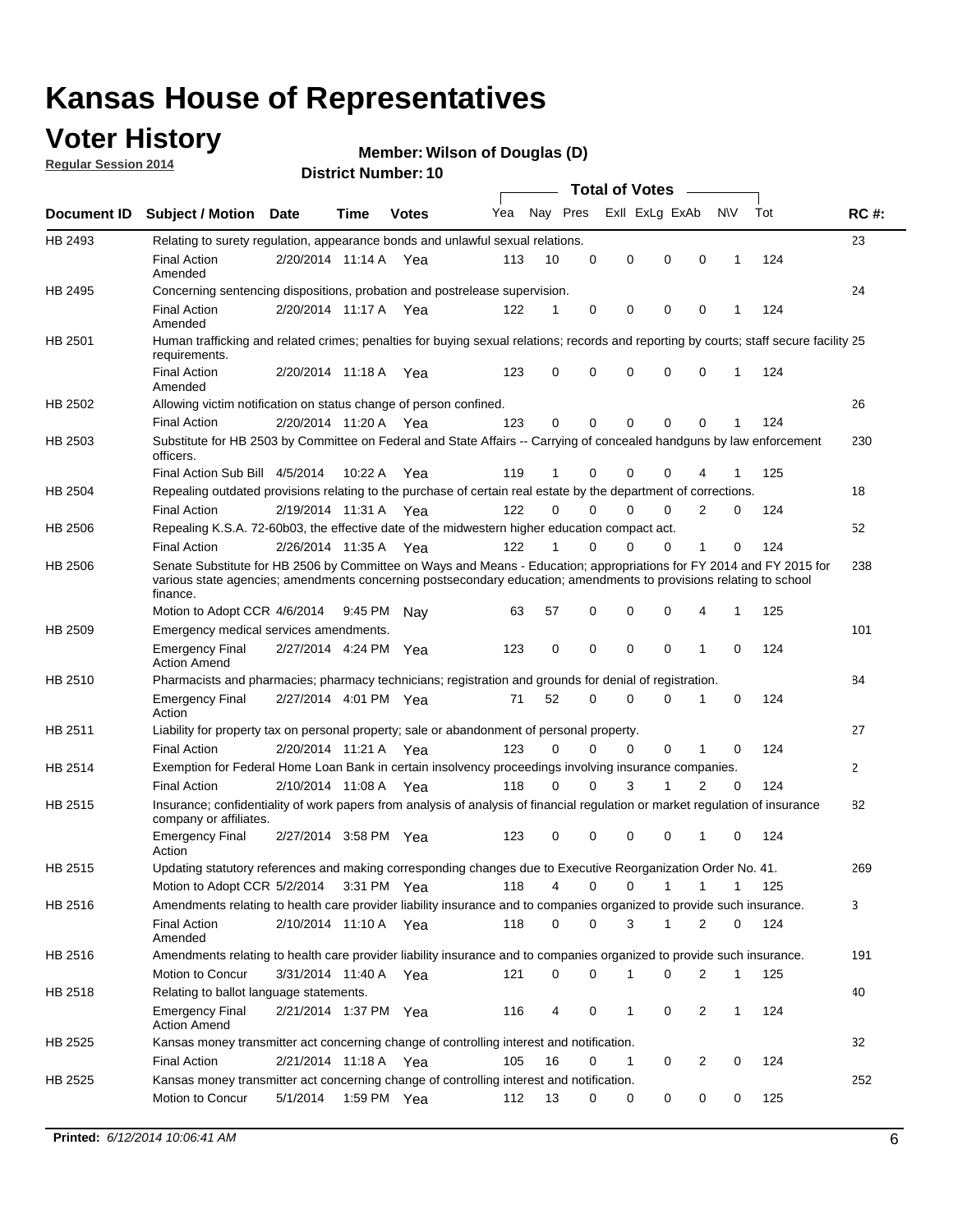#### **Voter History Regular Session 2014**

| Member: Wilson of Douglas (D) |  |  |
|-------------------------------|--|--|
|-------------------------------|--|--|

|                    |                                                                                                                                                                                                                                                                                                                                           |                       |             |              |     |    |                         | <b>Total of Votes</b> |          |                |     |     |             |
|--------------------|-------------------------------------------------------------------------------------------------------------------------------------------------------------------------------------------------------------------------------------------------------------------------------------------------------------------------------------------|-----------------------|-------------|--------------|-----|----|-------------------------|-----------------------|----------|----------------|-----|-----|-------------|
| <b>Document ID</b> | <b>Subject / Motion Date</b>                                                                                                                                                                                                                                                                                                              |                       | Time        | <b>Votes</b> | Yea |    | Nay Pres Exll ExLg ExAb |                       |          |                | N\V | Tot | <b>RC#:</b> |
| HB 2533            | Changing interest credit amounts, member distributions upon termination or death and retirement annuities under the KPERS 42<br>Act of 2015.                                                                                                                                                                                              |                       |             |              |     |    |                         |                       |          |                |     |     |             |
|                    | <b>Emergency Final</b><br><b>Action Amend</b>                                                                                                                                                                                                                                                                                             | 2/21/2014 1:40 PM Nay |             |              | 94  | 26 | 0                       | 1                     | 0        | 2              | 1   | 124 |             |
| HB 2537            | Eliminating font size and type requirement for disclosure statements contained in insurance contracts and explanatory                                                                                                                                                                                                                     |                       |             |              |     |    |                         |                       |          |                |     |     | 81          |
|                    | materials printed in any language other than English.<br><b>Emergency Final</b>                                                                                                                                                                                                                                                           | 2/27/2014 3:56 PM Yea |             |              | 119 | 4  | 0                       | 0                     | 0        | 1              | 0   | 124 |             |
|                    | Action                                                                                                                                                                                                                                                                                                                                    |                       |             |              |     |    |                         |                       |          |                |     |     |             |
| HB 2537            | Insurance; eliminating font and type requirements for certain non-English insurance documents; confidentiality of certain<br>documents; continuation of health insurance for spouse and children of certain emergency personnel and employees of the<br>department of corrections; purchase of certain insurance by the state fair board. |                       |             |              |     |    |                         |                       |          |                |     |     | 249         |
|                    | Motion to adopt CCR 4/30/2014 3:58 PM Yea                                                                                                                                                                                                                                                                                                 |                       |             |              | 122 | 0  | 0                       | 1                     | 1        | $\mathbf 0$    | 1   | 125 |             |
| HB 2538            | Giving landowner right of first refusal for antlers of deer illegally shot on landowner's property.                                                                                                                                                                                                                                       |                       |             |              |     |    |                         |                       |          |                |     |     | 102         |
|                    | <b>Emergency Final</b><br><b>Action Amend</b>                                                                                                                                                                                                                                                                                             | 2/27/2014 4:26 PM Yea |             |              | 106 | 17 | 0                       | 0                     | 0        | 1              | 0   | 124 |             |
| HB 2541            | Substitute for HB2541 by Committee on Local Government—plastic bottles and containers; labeling; solid waste landfill<br>restrictions.                                                                                                                                                                                                    |                       |             |              |     |    |                         |                       |          |                |     |     | 121         |
|                    | Final Action Sub Bill 3/17/2014 11:21 A Yea                                                                                                                                                                                                                                                                                               |                       |             |              | 102 | 21 | 0                       | 0                     | 0        | 2              | 0   | 125 |             |
| HB 2542            | Property tax exemption for amateur-built aircraft.                                                                                                                                                                                                                                                                                        |                       |             |              |     |    |                         |                       |          |                |     |     | 112         |
|                    | <b>Final Action</b><br>Amended                                                                                                                                                                                                                                                                                                            | 3/13/2014 11:22 A Yea |             |              | 116 | 4  | 0                       | 1                     | 1        | 2              | 1   | 125 |             |
| HB 2544            | Authorizing postsecondary educational institutions to enter into the state authorization reciprocity agreement to provide<br>distance education.                                                                                                                                                                                          |                       |             |              |     |    |                         |                       |          |                |     |     | 17          |
|                    | <b>Final Action</b>                                                                                                                                                                                                                                                                                                                       | 2/17/2014 11:21 A Yea |             |              | 120 | 0  | 0                       | 3                     | 0        | 1              | 0   | 124 |             |
| HB 2545            | Extending sunset date on certain agriculture fees from July 1, 2015, to July 1, 2019.                                                                                                                                                                                                                                                     |                       |             |              |     |    |                         |                       |          |                |     |     | 68          |
|                    | <b>Final Action</b><br>Amended                                                                                                                                                                                                                                                                                                            | 2/27/2014 10:25 A Yea |             |              | 99  | 24 | 0                       | $\mathbf 0$           | $\Omega$ | 1              | 0   | 124 |             |
| HB 2547            | Changing the map copy requirement in mining permit application.                                                                                                                                                                                                                                                                           |                       |             |              |     |    |                         |                       |          |                |     |     | 53          |
|                    | <b>Final Action</b>                                                                                                                                                                                                                                                                                                                       | 2/26/2014 11:36 A     |             | Yea          | 123 | 0  | 0                       | 0                     | 0        | 1              | 0   | 124 |             |
| HB 2548            | Creating the water program management fund and transferring the air quality fee fund.                                                                                                                                                                                                                                                     |                       |             |              |     |    |                         |                       |          |                |     |     | 46          |
|                    | <b>Emergency Final</b><br>Action                                                                                                                                                                                                                                                                                                          | 2/21/2014 1:46 PM Yea |             |              | 119 | 1  | 0                       | 1                     | 0        | 2              | 1   | 124 |             |
| HB 2549            | Allowing burial of hazardous waste on-site.                                                                                                                                                                                                                                                                                               |                       |             |              |     |    |                         |                       |          |                |     |     | 54          |
|                    | <b>Final Action</b>                                                                                                                                                                                                                                                                                                                       | 2/26/2014 11:38 A     |             | Yea          | 123 | 0  | $\mathbf 0$             | $\mathbf 0$           | 0        | 1              | 0   | 124 |             |
| HB 2550            | Repeal of the atmospheric mercury deposition monitoring network.                                                                                                                                                                                                                                                                          |                       |             |              |     |    |                         |                       |          |                |     |     | 33          |
|                    | <b>Final Action</b>                                                                                                                                                                                                                                                                                                                       | 2/21/2014 11:20 A     |             | Nav          | 92  | 29 | 0                       | $\mathbf{1}$          | 0        | $\overline{c}$ | 0   | 124 |             |
| HB 2551            | Repealing regulation of PCB disposal facilities.                                                                                                                                                                                                                                                                                          |                       |             |              |     |    |                         |                       |          |                |     |     | 47          |
|                    | <b>Emergency Final</b><br>Action Amend                                                                                                                                                                                                                                                                                                    | 2/21/2014 1:47 PM Nay |             |              | 100 | 20 | 0                       | $\mathbf{1}$          | 0        | 2              | 1   | 124 |             |
| HB 2551            | Repealing the regulation of PCB disposal facilities; making changes to the atmospheric mercury deposition monitoring network 271<br>and the disposal of plastic bottles, containers and solid waste.                                                                                                                                      |                       |             |              |     |    |                         |                       |          |                |     |     |             |
|                    | Motion to Adopt CCR 5/2/2014                                                                                                                                                                                                                                                                                                              |                       | 3:45 PM Yea |              | 105 | 17 | 0                       | 0                     | 1        | 1              | 1   | 125 |             |
| HB 2552            | Managed care organizations, prompt payment.                                                                                                                                                                                                                                                                                               |                       |             |              |     |    |                         |                       |          |                |     |     | 69          |
|                    | <b>Final Action</b><br>Amended                                                                                                                                                                                                                                                                                                            | 2/27/2014 10:26 A Yea |             |              | 123 | 0  | 0                       | 0                     | 0        | 1              | 0   | 124 |             |
| HB 2552            | Kansas medical assistance program; managed care organizations; consent for expansion of certain medicaid services.                                                                                                                                                                                                                        |                       |             |              |     |    |                         |                       |          |                |     |     | 225         |
|                    | Motion to Concur                                                                                                                                                                                                                                                                                                                          | 4/4/2014              | 6:13 PM Nay |              | 68  | 54 | 0                       | 0                     | 1        | 2              | 0   | 125 |             |
| HB 2553            | Health care compact.                                                                                                                                                                                                                                                                                                                      |                       |             |              |     |    |                         |                       |          |                |     |     | 141         |
|                    | <b>Final Action</b>                                                                                                                                                                                                                                                                                                                       | 3/24/2014 10:15 A     |             | Nay          | 74  | 48 | 0                       | 0                     | 0        | 3              | 0   | 125 |             |
| HB 2555            | Release of information in support of arrest warrants and search warrants.                                                                                                                                                                                                                                                                 |                       |             |              |     |    |                         |                       |          |                |     |     | 86          |
|                    | <b>Emergency Final</b><br><b>Action Amend</b>                                                                                                                                                                                                                                                                                             | 2/27/2014 4:04 PM Yea |             |              | 113 | 10 | 0                       | 0                     | 0        | 1              | 0   | 124 |             |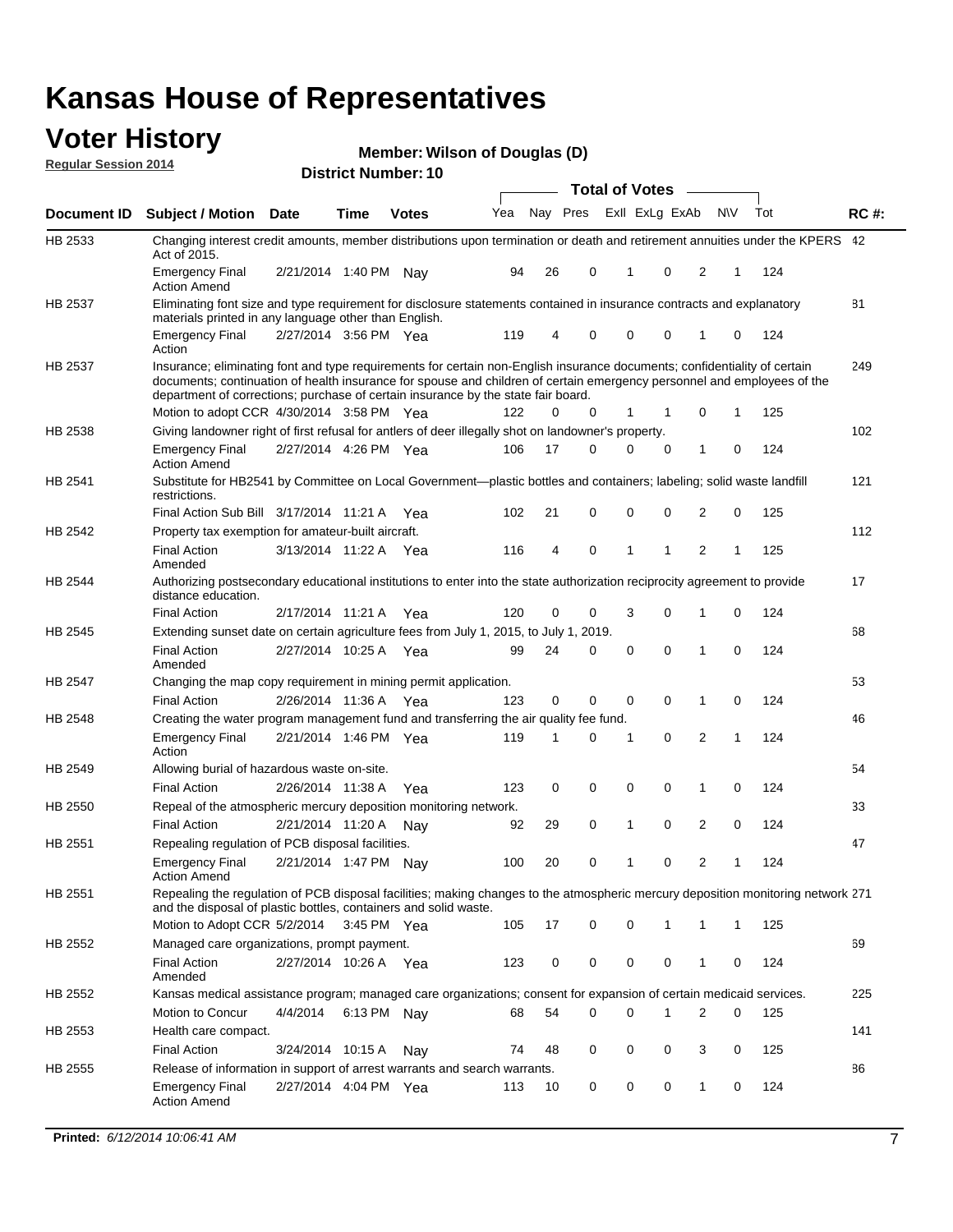### **Voter History**

**Regular Session 2014**

#### **Wilson of Douglas (D)**

|                |                                                                                                                                                                                                                                                                                                                                                           |                       |         |              |     |          |   | <b>Total of Votes</b> |             |              |              |     |             |
|----------------|-----------------------------------------------------------------------------------------------------------------------------------------------------------------------------------------------------------------------------------------------------------------------------------------------------------------------------------------------------------|-----------------------|---------|--------------|-----|----------|---|-----------------------|-------------|--------------|--------------|-----|-------------|
|                | Document ID Subject / Motion Date                                                                                                                                                                                                                                                                                                                         |                       | Time    | <b>Votes</b> | Yea | Nay Pres |   | Exll ExLg ExAb        |             |              | <b>NV</b>    | Tot | <b>RC#:</b> |
| <b>HB 2557</b> | Changing penalties for certain taxpayers who file incorrect returns under Kansas income tax act.                                                                                                                                                                                                                                                          |                       |         |              |     |          |   |                       |             |              |              |     | 21          |
|                | <b>Final Action</b><br>Amended                                                                                                                                                                                                                                                                                                                            | 2/19/2014 11:35 A     |         | Yea          | 122 | 0        | 0 | 0                     | 0           | 2            | 0            | 124 |             |
| HB 2561        | Licensure of pharmacists and registration of pharmacy interns by board of pharmacy.                                                                                                                                                                                                                                                                       |                       |         |              |     |          |   |                       |             |              |              |     | 55          |
|                | <b>Final Action</b>                                                                                                                                                                                                                                                                                                                                       | 2/26/2014 11:39 A Yea |         |              | 105 | 18       | 0 | 0                     | 0           | 1            | 0            | 124 |             |
| HB 2564        | Requiring 60-day wait before re-employment for retirement benefit eligibility.                                                                                                                                                                                                                                                                            |                       |         |              |     |          |   |                       |             |              |              |     | 43          |
|                | <b>Emergency Final</b><br>Action                                                                                                                                                                                                                                                                                                                          | 2/21/2014 1:41 PM Yea |         |              | 120 | 0        | 0 | 1                     | 0           | 2            | 1            | 124 |             |
| HB 2566        | Requiring court fee for forensic audio and video examination services.                                                                                                                                                                                                                                                                                    |                       |         |              |     |          |   |                       |             |              |              |     | 93          |
|                | <b>Emergency Final</b><br>Action                                                                                                                                                                                                                                                                                                                          | 2/27/2014 4:12 PM Yea |         |              | 123 | 0        | 0 | 0                     | $\mathbf 0$ | 1            | $\mathbf 0$  | 124 |             |
| HB 2568        | Domestic relations; Kansas family law code; child support guidelines.                                                                                                                                                                                                                                                                                     |                       |         |              |     |          |   |                       |             |              |              |     | 70          |
|                | <b>Final Action</b><br>Amended                                                                                                                                                                                                                                                                                                                            | 2/27/2014 10:27 A     |         | Yea          | 123 | 0        | 0 | 0                     | 0           | 1            | 0            | 124 |             |
| HB 2568        | Domestic relations; Kansas family law code; child support guidelines.                                                                                                                                                                                                                                                                                     |                       |         |              |     |          |   |                       |             |              |              |     | 268         |
|                | Motion to adopt CCR 5/2/2014                                                                                                                                                                                                                                                                                                                              |                       |         | 3:28 PM Yea  | 123 | 0        | 0 | 0                     | 1           | 1            | 0            | 125 |             |
| HB 2576        | Employment security law; creation of "new employer rate."                                                                                                                                                                                                                                                                                                 |                       |         |              |     |          |   |                       |             |              |              |     | 71          |
|                | <b>Final Action</b><br>Amended                                                                                                                                                                                                                                                                                                                            | 2/27/2014 10:28 A     |         | Yea          | 123 | 0        | 0 | 0                     | 0           | 1            | 0            | 124 |             |
| HB 2576        | Employment security law; creation of "new employer rate."                                                                                                                                                                                                                                                                                                 |                       |         |              |     |          |   |                       |             |              |              |     | 159         |
|                | Motion to Concur                                                                                                                                                                                                                                                                                                                                          | 3/25/2014 10:47 A     |         | Yea          | 122 | 0        | 0 | 1                     | 0           | 2            | 0            | 125 |             |
| HB 2577        | Allowing parents to remain anonymous when surrendering an infant under the newborn protection act.                                                                                                                                                                                                                                                        |                       |         |              |     |          |   |                       |             |              |              |     | 56          |
|                | <b>Final Action</b><br>Amended                                                                                                                                                                                                                                                                                                                            | 2/26/2014 11:41 A Yea |         |              | 123 | 0        | 0 | 0                     | $\Omega$    | 1            | 0            | 124 |             |
| HB 2577        | Allowing parents to remain anonymous when surrendering an infant under the newborn protection act.                                                                                                                                                                                                                                                        |                       |         |              |     |          |   |                       |             |              |              |     | 220         |
|                | Motion to Concur                                                                                                                                                                                                                                                                                                                                          | 4/4/2014              | 11:45 A | Yea          | 121 | $\Omega$ | 0 |                       | 1           | $\mathbf{1}$ | $\mathbf{1}$ | 125 |             |
| HB 2578        | Certification by chief law enforcement officer for transfer of a firearm when required by federal law.                                                                                                                                                                                                                                                    |                       |         |              |     |          |   |                       |             |              |              |     | 122         |
|                | <b>Final Action</b><br>Amended                                                                                                                                                                                                                                                                                                                            | 3/17/2014 11:22 A     |         | Yea          | 123 | $\Omega$ | 0 | 0                     | $\Omega$    | 2            | 0            | 125 |             |
| HB 2578        | Regulating the possession of weapons.                                                                                                                                                                                                                                                                                                                     |                       |         |              |     |          |   |                       |             |              |              |     | 235         |
|                | Motion to Adopt CCR 4/5/2014 4:40 PM Nay                                                                                                                                                                                                                                                                                                                  |                       |         |              | 102 | 19       | 0 | 0                     | 0           | 4            | $\Omega$     | 125 |             |
| HB 2580        | Specifying the duties of the state fire marshal relating to regional emergency response teams for hazardous materials and<br>search and rescue incidents.                                                                                                                                                                                                 |                       |         |              |     |          |   |                       |             |              |              |     | 72          |
|                | <b>Final Action</b><br>Amended                                                                                                                                                                                                                                                                                                                            | 2/27/2014 10:29 A     |         | Yea          | 113 | 10       | 0 | 0                     | 0           | 1            | 0            | 124 |             |
| HB 2580        | Kansas Real Estate Appraisal Board; licensee fingerprinting and criminal background checks.                                                                                                                                                                                                                                                               |                       |         |              |     |          |   |                       |             |              |              |     | 272         |
|                | Motion to adopt CCR 5/2/2014                                                                                                                                                                                                                                                                                                                              |                       |         | 3:49 PM Yea  | 115 | 7        | 0 | 0                     | 1           | 1            | -1           | 125 |             |
| HB 2582        | Creating an exemption from food establishment licensing for churches.                                                                                                                                                                                                                                                                                     |                       |         |              |     |          |   |                       |             |              |              |     | 57          |
|                | <b>Final Action</b>                                                                                                                                                                                                                                                                                                                                       | 2/26/2014 11:42 A Yea |         |              | 123 | 0        | 0 | 0                     | 0           | 1            | 0            | 124 |             |
| HB 2588        | Child in need of care; juvenile offenders; permanent custodians.                                                                                                                                                                                                                                                                                          |                       |         |              |     |          |   |                       |             |              |              |     | 94          |
|                | <b>Emergency Final</b><br><b>Action Amend</b>                                                                                                                                                                                                                                                                                                             | 2/27/2014 4:14 PM Yea |         |              | 123 | 0        | 0 | 0                     | 0           | 1            | 0            | 124 |             |
| HB 2588        | Senate Substitute for HB 2588 by Committee on Judiciary - Concerning children and minors; relating to children in need of<br>care; placement in juvenile detention facilities; permanent custodians; relating to juvenile offenders; alternative adjudication;<br>youth residential centers and services; risk assessment; sentencing; good time credits. |                       |         |              |     |          |   |                       |             |              |              |     | 244         |
|                | Motion to adopt CCR 4/30/2014 3:36 PM Yea                                                                                                                                                                                                                                                                                                                 |                       |         |              | 123 | 0        | 0 | 1                     | 1           | 0            | 0            | 125 |             |
| HB 2591        | Requiring certain audit reports to be filed electronically and to be filed only with the department of administration.                                                                                                                                                                                                                                    |                       |         |              |     |          |   |                       |             |              |              |     | 58          |
|                | <b>Final Action</b>                                                                                                                                                                                                                                                                                                                                       | 2/26/2014 11:43 A Yea |         |              | 123 | 0        | 0 | 0                     | 0           | 1            | 0            | 124 |             |
| HB 2595        | State fossils; the tylosaurus and the pteranodon.                                                                                                                                                                                                                                                                                                         |                       |         |              |     |          |   |                       |             |              |              |     | 73          |
|                | <b>Final Action</b><br>Amended                                                                                                                                                                                                                                                                                                                            | 2/27/2014 10:31 A Yea |         |              | 96  | 27       | 0 | 0                     | 0           | 1            | 0            | 124 |             |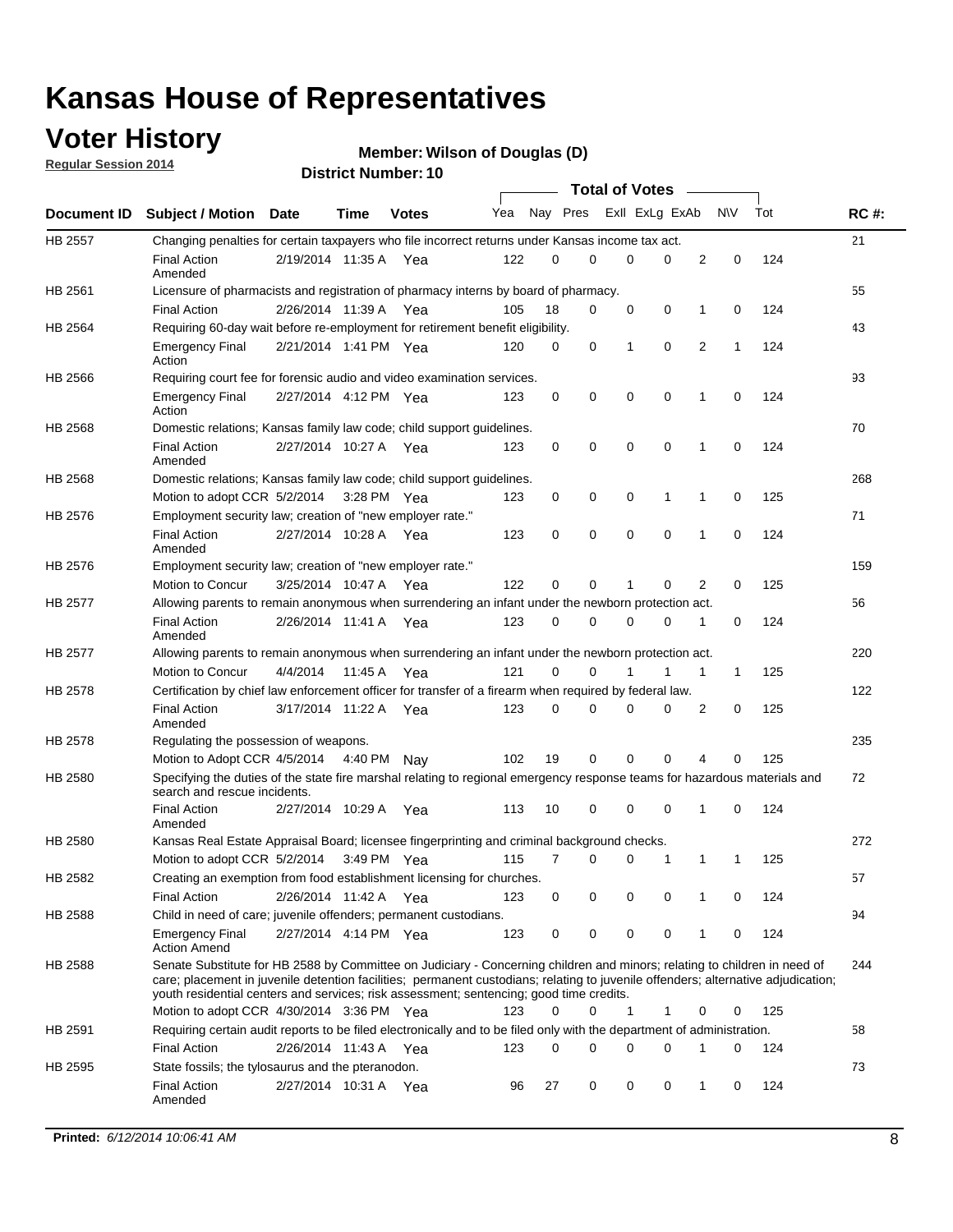### **Voter History**

**Regular Session 2014**

**Wilson of Douglas (D)**

|  |  | <b>District Number: 10</b> |
|--|--|----------------------------|
|--|--|----------------------------|

|         |                                                                                                                                                                                                                                       |                       |             |              |     |                | <b>Total of Votes</b>   |             |             |              |           |     |             |
|---------|---------------------------------------------------------------------------------------------------------------------------------------------------------------------------------------------------------------------------------------|-----------------------|-------------|--------------|-----|----------------|-------------------------|-------------|-------------|--------------|-----------|-----|-------------|
|         | Document ID Subject / Motion Date                                                                                                                                                                                                     |                       | <b>Time</b> | <b>Votes</b> | Yea |                | Nay Pres Exll ExLg ExAb |             |             |              | <b>NV</b> | Tot | <b>RC#:</b> |
| HB 2596 | Computation of retirement benefits when a state officer or employee is placed on furlough or has reduction in compensation.                                                                                                           |                       |             |              |     |                |                         |             |             |              |           |     | 74          |
|         | <b>Final Action</b>                                                                                                                                                                                                                   | 2/27/2014 10:33 A     |             | Yea          | 123 | 0              | 0                       | $\mathbf 0$ | $\Omega$    |              | 0         | 124 |             |
| HB 2596 | Computation of retirement benefits when a state officer or employee is placed on furlough or has reduction in<br>compensation.                                                                                                        |                       |             |              |     |                |                         |             |             |              |           |     | 246         |
|         | Motion to adopt CCR 4/30/2014 3:45 PM Yea                                                                                                                                                                                             |                       |             |              | 123 | 0              | 0                       | 1           | 1           | 0            | 0         | 125 |             |
| HB 2597 | Municipal recycling services                                                                                                                                                                                                          |                       |             |              |     |                |                         |             |             |              |           |     | 97          |
|         | <b>Emergency Final</b><br><b>Action Amend</b>                                                                                                                                                                                         | 2/27/2014 4:20 PM Yea |             |              | 105 | 18             | 0                       | $\mathbf 0$ | 0           | 1            | 0         | 124 |             |
| HB 2599 | Authorizing the secretary of state to grant an easement to the unified government of Wyandotte county.                                                                                                                                |                       |             |              |     |                |                         |             |             |              |           |     | 22          |
|         | <b>Final Action</b>                                                                                                                                                                                                                   | 2/19/2014 11:37 A     |             | Yea          | 120 | $\overline{2}$ | 0                       | 0           | $\Omega$    | 2            | $\Omega$  | 124 |             |
| HB 2599 | Authorizing the secretary of state to grant an easement to the unified government of Wyandotte county.                                                                                                                                |                       |             |              |     |                |                         |             |             |              |           |     | 118         |
|         | Motion to Concur                                                                                                                                                                                                                      | 3/14/2014 11:25 A Yea |             |              | 118 | 0              | 0                       | 2           | 1           | 4            | 0         | 125 |             |
| HB 2602 | Increasing the percentage of unclassified employees allowed to be employed by KPERS from 25% to 50%.                                                                                                                                  |                       |             |              |     |                |                         |             |             |              |           |     | 44          |
|         | <b>Emergency Final</b><br>Action                                                                                                                                                                                                      | 2/21/2014 1:43 PM Yea |             |              | 107 | 13             | 0                       | 1           | 0           | 2            | 1         | 124 |             |
| HB 2602 | Increasing the percentage of unclassified employees allowed to be employed by KPERS from 25% to 50%.                                                                                                                                  |                       |             |              |     |                |                         |             |             |              |           |     | 195         |
|         | Motion to Concur                                                                                                                                                                                                                      | 4/1/2014              | 10:57 A     | Yea          | 108 | 15             | 0                       | 1           | $\mathbf 0$ | 1            | 0         | 125 |             |
| HB 2609 | Practice of pharmacy; filling and refilling of prescriptions.                                                                                                                                                                         |                       |             |              |     |                |                         |             |             |              |           |     | 105         |
|         | <b>Emergency Final</b><br><b>Action Amend</b>                                                                                                                                                                                         | 2/27/2014 4:29 PM Yea |             |              | 123 | 0              | $\mathbf 0$             | $\mathbf 0$ | $\mathbf 0$ | 1            | 0         | 124 |             |
| HB 2611 | Conduct of dental offices.                                                                                                                                                                                                            |                       |             |              |     |                |                         |             |             |              |           |     | 83          |
|         | <b>Emergency Final</b><br>Action                                                                                                                                                                                                      | 2/27/2014 3:59 PM Yea |             |              | 123 | 0              | $\mathbf 0$             | $\mathbf 0$ | 0           | 1            | 0         | 124 |             |
| HB 2612 | Relating to district judge and district magistrate judge vacancies.                                                                                                                                                                   |                       |             |              |     |                |                         |             |             |              |           |     | 75          |
|         | <b>Final Action</b><br>Amended                                                                                                                                                                                                        | 2/27/2014 10:34 A     |             | Yea          | 106 | 17             | $\mathbf 0$             | $\mathbf 0$ | $\mathbf 0$ | 1            | 0         | 124 |             |
| HB 2613 | Relating to the issuance of stillbirth and unborn child's death certificates.                                                                                                                                                         |                       |             |              |     |                |                         |             |             |              |           |     | 103         |
|         | <b>Emergency Final</b><br><b>Action Amend</b>                                                                                                                                                                                         | 2/27/2014 4:27 PM Yea |             |              | 122 | $\mathbf{1}$   | $\mathbf 0$             | $\mathbf 0$ | $\Omega$    | $\mathbf{1}$ | $\Omega$  | 124 |             |
| HB 2615 | Substitute for HB 2615 by Committee on Commerce, Labor and Economic Development - Workers compensation assigned<br>risk pool.                                                                                                         |                       |             |              |     |                |                         |             |             |              |           |     | 185         |
|         | EFA Sub Bill<br>Amended                                                                                                                                                                                                               | 3/26/2014 3:42 PM Nay |             |              | 98  | 25             | 0                       | 1           | $\mathbf 0$ | 1            | 0         | 125 |             |
| HB 2616 | Secretary of labor; explore agreement to allow state of Kansas to enforce OSHA standards.                                                                                                                                             |                       |             |              |     |                |                         |             |             |              |           |     | 92          |
|         | <b>Emergency Final</b><br>Action                                                                                                                                                                                                      | 2/27/2014 4:11 PM Nay |             |              | 93  | 30             | $\Omega$                | $\mathbf 0$ | 0           | 1            | 0         | 124 |             |
| HB 2616 | Senate Substitute for HB 2616 by Committee on Commerce - Secretary of labor directed to study state enforcement of OSHA 261<br>standards.                                                                                             |                       |             |              |     |                |                         |             |             |              |           |     |             |
|         | Motion to Concur                                                                                                                                                                                                                      | 5/2/2014 11:47 A Nay  |             |              | 94  | 30             | 0                       | 0           | 1           | 0            | 0         | 125 |             |
| HB 2633 | Substitute for HB 2633 by Committee on Corrections and Juvenile Justice - Juvenile offenders; youth residential centers and<br>services; risk assessment; raising the age for prosecution as an adult; sentencing; good time credits. |                       |             |              |     |                |                         |             |             |              |           |     | 106         |
|         | EFA Sub Bill<br>Amended                                                                                                                                                                                                               | 2/27/2014 4:31 PM Yea |             |              | 122 | 1              | $\Omega$                | $\Omega$    | 0           | 1            | 0         | 124 |             |
| HB 2636 | Secretary of health and environment and air quality standards.                                                                                                                                                                        |                       |             |              |     |                |                         |             |             |              |           |     | 45          |
|         | <b>Emergency Final</b><br><b>Action Amend</b>                                                                                                                                                                                         | 2/21/2014 1:44 PM Nav |             |              | 89  | 31             | 0                       | 1           | 0           | 2            | 1         | 124 |             |
| HB 2636 | Secretary of health and environment and air quality standards.                                                                                                                                                                        |                       |             |              |     |                |                         |             |             |              |           |     | 212         |
|         | Sub motion to concur 4/3/2014 7:20 PM Yea                                                                                                                                                                                             |                       |             |              | 121 | 3              | 0                       | 0           | 0           |              | 0         | 125 |             |
| HB 2642 | Income tax deduction for net gain on the sale of certain horses, cattle or livestock; income tax credit for expenditures to make 131                                                                                                  |                       |             |              |     |                |                         |             |             |              |           |     |             |
|         | dwelling or facility accessible for persons with a disability.<br><b>Final Action</b>                                                                                                                                                 | 3/20/2014 11:17 A Yea |             |              | 123 | 0              | 0                       | 0           | 1           | 1            | 0         | 125 |             |
|         | Amended                                                                                                                                                                                                                               |                       |             |              |     |                |                         |             |             |              |           |     |             |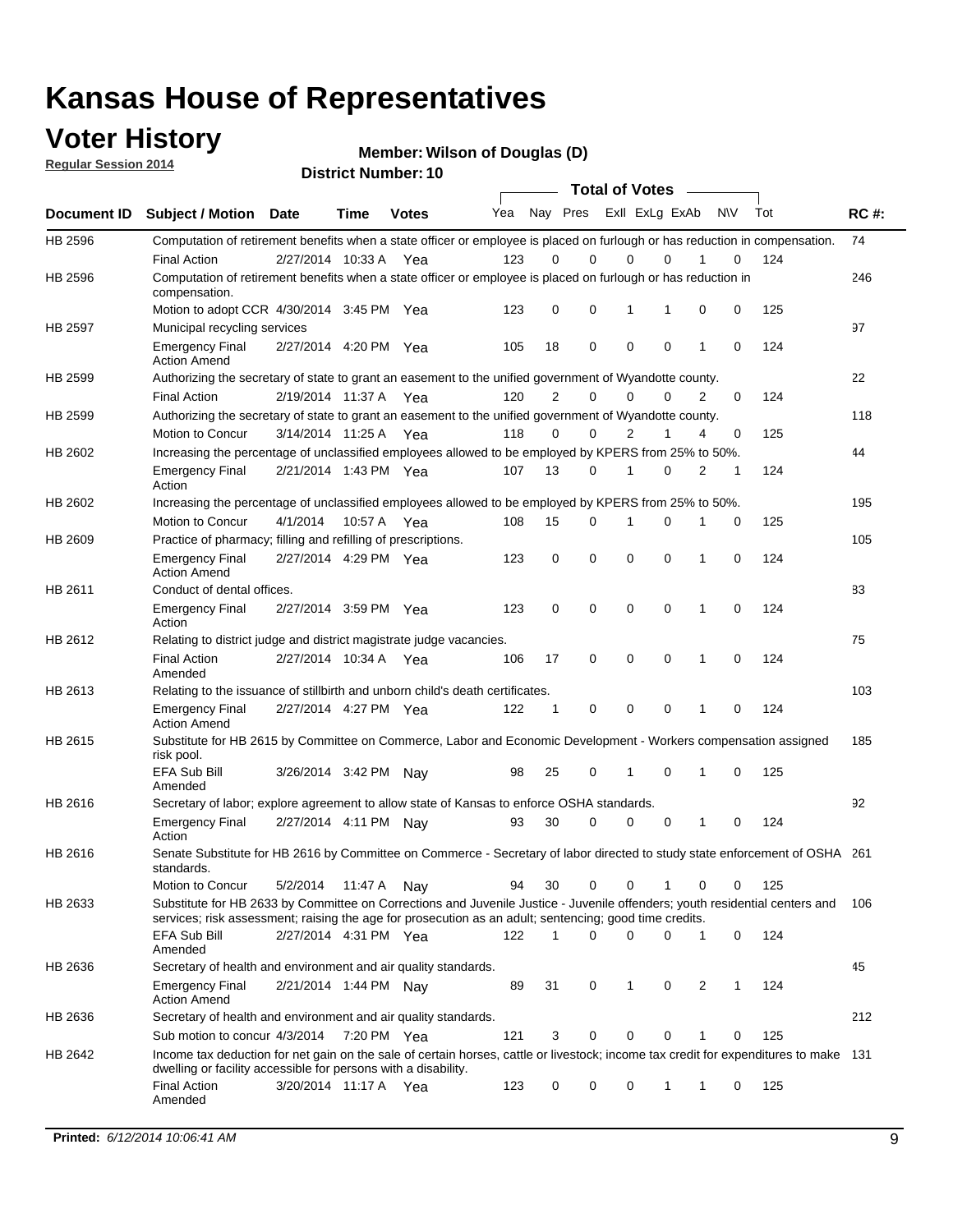#### **Voter History Member:**

|                | <b>,</b><br>Member: Wilson of Douglas (D)<br><b>Regular Session 2014</b><br><b>District Number: 10</b>                                                                                                                                                                                                                                                                                                                        |                       |             |              |     |        |              |  |                       |                |   |           |     |             |
|----------------|-------------------------------------------------------------------------------------------------------------------------------------------------------------------------------------------------------------------------------------------------------------------------------------------------------------------------------------------------------------------------------------------------------------------------------|-----------------------|-------------|--------------|-----|--------|--------------|--|-----------------------|----------------|---|-----------|-----|-------------|
|                |                                                                                                                                                                                                                                                                                                                                                                                                                               |                       |             |              |     |        |              |  |                       |                |   |           |     |             |
|                |                                                                                                                                                                                                                                                                                                                                                                                                                               |                       |             |              |     |        |              |  | <b>Total of Votes</b> |                |   |           |     |             |
| Document ID    | <b>Subject / Motion Date</b>                                                                                                                                                                                                                                                                                                                                                                                                  |                       | Time        | <b>Votes</b> | Yea |        | Nay Pres     |  |                       | Exll ExLg ExAb |   | <b>NV</b> | Tot | <b>RC#:</b> |
| HB 2643        | Property tax; classification of commercial and industrial machinery and equipment as personal property; reclassification of<br>property upon termination of IRB tax exemption; use of independent appraisers to appraiser certain                                                                                                                                                                                             |                       |             |              |     |        |              |  |                       |                |   |           |     | 164         |
|                | <b>Final Action</b><br>Amended                                                                                                                                                                                                                                                                                                                                                                                                | 3/26/2014 10:56 A Yea |             |              | 123 | 0      | <sup>n</sup> |  |                       | $\Omega$       |   | $\Omega$  | 125 |             |
| HB 2643        | Property tax; classification of commercial and industrial machinery and equipment as personal property; reclassification of<br>property upon termination of IRB tax exemption; use of independent appraisers to appraiser certain complex property; motor<br>vehicles, members of military; mortgage registration tax phase out and replacement with fees; county clerk technology fund;<br>county treasurer technology fund. |                       |             |              |     |        |              |  |                       |                |   |           |     | 274         |
|                | Motion to Concur                                                                                                                                                                                                                                                                                                                                                                                                              | 5/2/2014              | 5:12 PM Nay |              |     | 16 108 | 0            |  | 0                     | 0              |   | 0         | 125 |             |
| HB 2643        | Property tax; classification of commercial and industrial machinery and equipment as personal property; reclassification of<br>property upon termination of IRB tax exemption; use of independent appraisers to appraiser certain complex property; motor<br>vehicles, members of military; mortgage registration tax phase out and replacement with fees; county clerk technology fund;<br>county treasurer technology fund. |                       |             |              |     |        |              |  |                       |                |   |           |     | 286         |
|                | Motion to adopt CCR 5/3/2014                                                                                                                                                                                                                                                                                                                                                                                                  |                       | 1:53 AM Nay |              | 70  | 53     | $\Omega$     |  | 0                     | 0              |   |           | 125 |             |
| <b>HB 2648</b> | Property tax exemption for levees.                                                                                                                                                                                                                                                                                                                                                                                            |                       |             |              |     |        |              |  |                       |                |   |           |     | 100         |
|                | <b>Emergency Final</b><br><b>Action Amend</b>                                                                                                                                                                                                                                                                                                                                                                                 | 2/27/2014 4:23 PM Yea |             |              | 100 | 23     | $\Omega$     |  | 0                     | $\Omega$       | 1 | $\Omega$  | 124 |             |
| HB 2651        | County law library.                                                                                                                                                                                                                                                                                                                                                                                                           |                       |             |              |     |        |              |  |                       |                |   |           |     | 76          |
|                | <b>Final Action</b><br>Amended                                                                                                                                                                                                                                                                                                                                                                                                | 2/27/2014 10:38 A     |             | Yea          | 82  | 41     | $\Omega$     |  | 0                     | $\Omega$       |   | 0         | 124 |             |
| HB 2655        | Allowing veterans with PTSD to seek mental health treatment upon certain convictions.                                                                                                                                                                                                                                                                                                                                         |                       |             |              |     |        |              |  |                       |                |   |           |     | 77          |
|                | <b>Final Action</b><br>Amended                                                                                                                                                                                                                                                                                                                                                                                                | 2/27/2014 10:40 A     |             | Yea          | 123 | O      | ∩            |  | 0                     | $\Omega$       |   | 0         | 124 |             |

| HB 2655 | Senate Substitute for HB 2655 by Committee on Judiciary - Allowing veterans with PTSD to seek mental health treatment<br>upon certain convictions; also amending the crimes of interference with law enforcement and giving a false alarm. |                   |             |     |     |          |          |          |          |   |          |     | 224 |
|---------|--------------------------------------------------------------------------------------------------------------------------------------------------------------------------------------------------------------------------------------------|-------------------|-------------|-----|-----|----------|----------|----------|----------|---|----------|-----|-----|
|         | Motion to Concur                                                                                                                                                                                                                           | 4/4/2014          | 5:42 PM Yea |     | 122 | $\Omega$ | $\Omega$ | $\Omega$ |          | 2 | 0        | 125 |     |
| HB 2656 | Authorizing the state of Kansas to pay the death gratuity benefit to the designated survivor of a Kansas service member during 48<br>a federal government shutdown and providing for reimbursement to the state                            |                   |             |     |     |          |          |          |          |   |          |     |     |
|         | Final Action                                                                                                                                                                                                                               | 2/26/2014 11:27 A |             | Yea | 123 | 0        | $\Omega$ | $\Omega$ | 0        |   | $\Omega$ | 124 |     |
| HB 2661 | Substitute for HB 2661 by Committee on Energy and Environment - Siting of electric transmission lines; notice and hearing<br>requirements.                                                                                                 |                   |             |     |     |          |          |          |          |   |          |     | 181 |
|         | EFA Sub Bill                                                                                                                                                                                                                               | 3/26/2014 3:37 PM |             | Yea | 119 | 4        | $\Omega$ |          | $\Omega$ |   | $\Omega$ | 125 |     |
| HB 2662 | Expungment of driving under the influence convictions.                                                                                                                                                                                     |                   |             |     |     |          |          |          |          |   |          |     | 116 |
|         | <b>Final Action</b><br>Amended                                                                                                                                                                                                             | 3/14/2014 11:22 A |             | Yea | 87  | 31       | $\Omega$ | 2        | 1        | 4 | $\Omega$ | 125 |     |
| HB 2668 | Health insurance for qualified professional associations.                                                                                                                                                                                  |                   |             |     |     |          |          |          |          |   |          |     | 34  |
|         | <b>Final Action</b><br>Amended                                                                                                                                                                                                             | 2/21/2014         | 11:21 A     | Yea | 114 | 7        | $\Omega$ | 1        | $\Omega$ | 2 | $\Omega$ | 124 |     |
| HB 2668 | Predetermination of health insurance benefits                                                                                                                                                                                              |                   |             |     |     |          |          |          |          |   |          |     | 262 |

| HB 2668 | Predetermination of health insurance benefits                                                                          |                     |             |     |     |    |          |          |   |          |          |     | 262 |
|---------|------------------------------------------------------------------------------------------------------------------------|---------------------|-------------|-----|-----|----|----------|----------|---|----------|----------|-----|-----|
|         | Motion to Concur                                                                                                       | 5/2/2014            | 12:05 P     | Nav | 97  | 27 | $\Omega$ | $\Omega$ |   | $\Omega$ |          | 125 |     |
| HB 2669 | State civil service board; transferred from the department of administration to the office of administrative hearings. |                     |             |     |     |    |          |          |   |          |          |     | 87  |
|         | <b>Emergency Final</b><br>Action                                                                                       | 2/27/2014           | 4:05 PM     | Yea | 110 | 13 | 0        | $\Omega$ | 0 |          | 0        | 124 |     |
| HB 2673 | Kansas healing arts act; physician assistant licensure act.                                                            |                     |             |     |     |    |          |          |   |          |          |     | 91  |
|         | <b>Emergency Final</b><br><b>Action Amend</b>                                                                          | 2/27/2014   4:10 PM |             | Yea | 105 | 18 | 0        | $\Omega$ | 0 |          | $\Omega$ | 124 |     |
| HB 2673 | Board of healing arts functions and duties, physician assistants licensure act and podiatry act.                       |                     |             |     |     |    |          |          |   |          |          |     | 270 |
|         | Motion to adopt CCR 5/2/2014                                                                                           |                     | 3:39 PM Yea |     | 111 | 11 | 0        | $\Omega$ |   |          |          | 125 |     |
| HB 2675 | Relating to procurement negotiating committees; certified businesses.                                                  |                     |             |     |     |    |          |          |   | 165      |          |     |     |
|         | Final Action<br>3/26/2014<br>10:57 A<br>125<br>123<br>$\Omega$<br>$\Omega$<br>$\Omega$<br>0<br>Yea<br>Amended          |                     |             |     |     |    |          |          |   |          |          |     |     |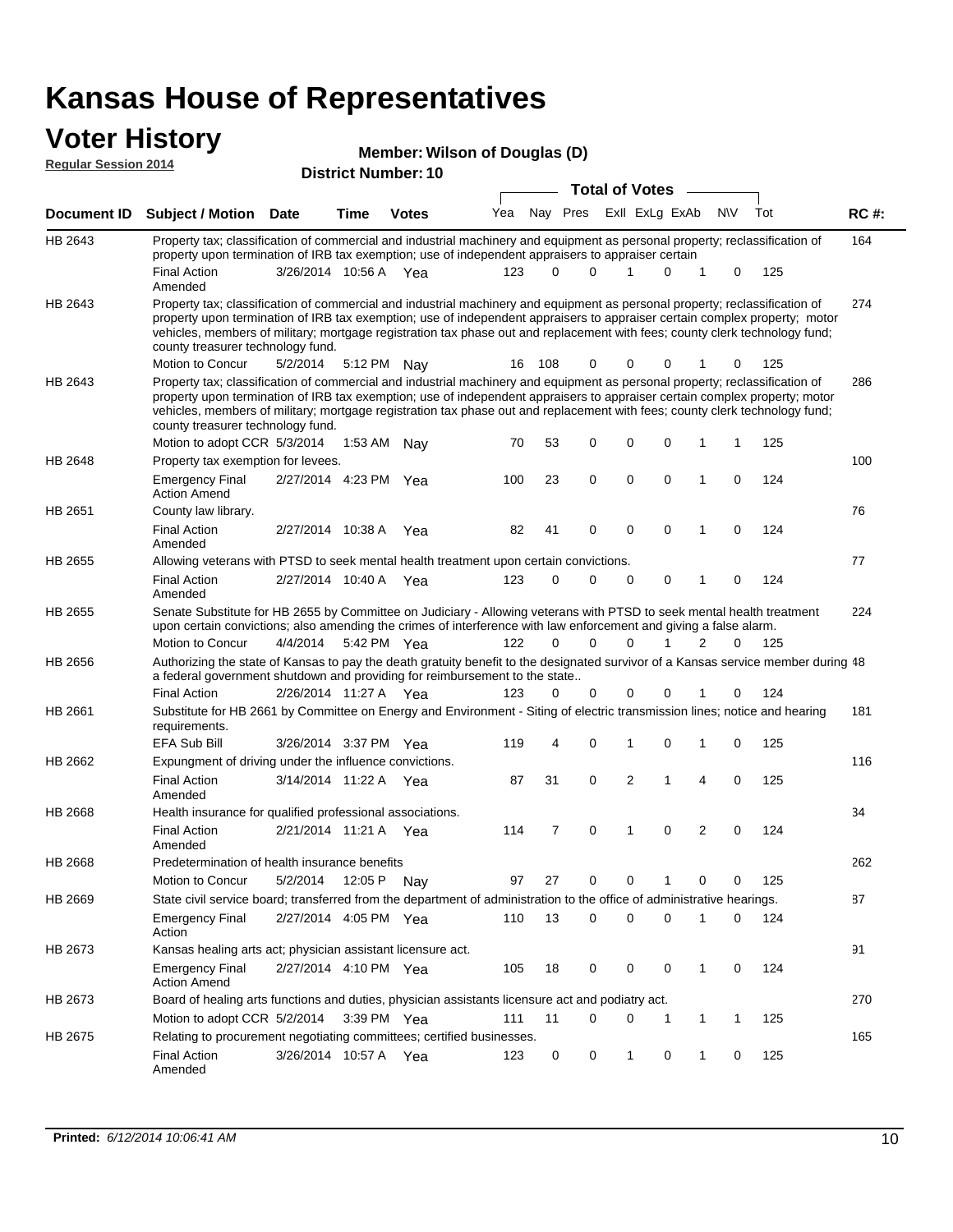### **Voter History**

**Regular Session 2014**

**Wilson of Douglas (D)**

| noguidi ocoololi 4014 |                                                                                                                                                                                                                                                                                               |                       |             | <b>District Number: 10</b> |     |    |          |                         |              |   |              |     |             |
|-----------------------|-----------------------------------------------------------------------------------------------------------------------------------------------------------------------------------------------------------------------------------------------------------------------------------------------|-----------------------|-------------|----------------------------|-----|----|----------|-------------------------|--------------|---|--------------|-----|-------------|
|                       |                                                                                                                                                                                                                                                                                               |                       |             |                            |     |    |          | <b>Total of Votes</b>   |              |   |              |     |             |
| Document ID           | Subject / Motion Date                                                                                                                                                                                                                                                                         |                       | <b>Time</b> | <b>Votes</b>               | Yea |    |          | Nay Pres ExII ExLg ExAb |              |   | N\V          | Tot | <b>RC#:</b> |
| HB 2681               | Substitute for HB2681 by Committee on Veterans, Military, and Homeland Security--Abolishing the Kansas commission on<br>veterans affairs; creating the Kansas commission on veterans affairs office within the executive branch of government.<br>Final Action Sub Bill 3/20/2014 11:18 A Yea |                       |             |                            | 123 | 0  | $\Omega$ | $\Omega$                | 1            | 1 | $\Omega$     | 125 | 132         |
| HB 2681               | Substitute for HB2681 by Committee on Veterans, Military, and Homeland Security - Abolishing the Kansas commission on<br>veterans affairs; creating the Kansas commission on veterans affairs office within the executive branch of government.                                               |                       |             |                            |     |    |          |                         |              |   |              |     | 219         |
|                       | Motion to Concur                                                                                                                                                                                                                                                                              | 4/4/2014              | 11:41 A     | Yea                        | 122 | 0  | 0        | 1                       | 1            | 1 | 0            | 125 |             |
| HB 2684               | Allocating moneys from driver's license fees to the judicial branch nonjudicial salary adjustment fund.                                                                                                                                                                                       |                       |             |                            |     |    |          |                         |              |   |              |     | 78          |
|                       | <b>Final Action</b>                                                                                                                                                                                                                                                                           | 2/27/2014 10:41 A Yea |             |                            | 93  | 30 | 0        | 0                       | 0            | 1 | $\mathbf 0$  | 124 |             |
| HB 2687               | Unclaimed property act and hearings.                                                                                                                                                                                                                                                          |                       |             |                            |     |    |          |                         |              |   |              |     | 59          |
|                       | <b>Final Action</b>                                                                                                                                                                                                                                                                           | 2/26/2014 11:44 A     |             | Yea                        | 119 | 4  | 0        | 0                       | $\mathbf 0$  | 1 | 0            | 124 |             |
| HB 2687               | Unclaimed property act and hearings.                                                                                                                                                                                                                                                          |                       |             |                            |     |    |          |                         |              |   |              |     | 251         |
|                       | Motion to Concur                                                                                                                                                                                                                                                                              | 5/1/2014              |             | 1:56 PM Yea                | 125 | 0  | 0        | 0                       | 0            | 0 | 0            | 125 |             |
| HB 2689               | Amending which convictions are counted for driving while license canceled, suspended or revoked.                                                                                                                                                                                              |                       |             |                            |     |    |          |                         |              |   |              |     | 231         |
|                       | <b>Final Action</b><br>Amended                                                                                                                                                                                                                                                                | 4/5/2014              | 10:23 A     | Yea                        | 121 | 0  | 0        | 0                       | 0            | 4 | 0            | 125 |             |
| HB 2693               | Providing for testing by community colleges for commercial driver's licenses and allowing temporary commercial driver's<br>license holders the ability to drive class A commercial vehicles.                                                                                                  |                       |             |                            |     |    |          |                         |              |   |              |     | 104         |
|                       | <b>Emergency Final</b><br><b>Action Amend</b>                                                                                                                                                                                                                                                 | 2/27/2014 4:28 PM Yea |             |                            | 123 | 0  | $\Omega$ | 0                       | 0            | 1 | 0            | 124 |             |
| HB 2693               | Senate Substitute for HB 2693 by Committee on Transportation - Providing for testing by community colleges for commercial 255<br>driver's licenses; entities serving as driver's licenses examiners.<br>Motion to adopt CCR 5/1/2014 4:42 PM Yea                                              |                       |             |                            | 125 | 0  | 0        | 0                       | 0            | 0 | 0            | 125 |             |
| HB 2715               | Farm machinery and equipment annual highway permits, commercial drivers' license.                                                                                                                                                                                                             |                       |             |                            |     |    |          |                         |              |   |              |     | 98          |
|                       | <b>Emergency Final</b><br><b>Action Amend</b>                                                                                                                                                                                                                                                 | 2/27/2014 4:21 PM Yea |             |                            | 123 | 0  | 0        | 0                       | 0            | 1 | 0            | 124 |             |
| HB 2717               | Registration of operators of assisted living, residential health care, home plus or adult day care facilities.                                                                                                                                                                                |                       |             |                            |     |    |          |                         |              |   |              |     | 175         |
|                       | <b>Emergency Final</b><br><b>Action Amend</b>                                                                                                                                                                                                                                                 | 3/26/2014 3:29 PM Yea |             |                            | 114 | 9  | 0        | 1                       | 0            | 1 | 0            | 125 |             |
| HB 2721               | Substitute for Substitute for HB 2721 by Committee on Commerce, Labor and Economic Development †Enacting the<br>business entity standard treatment act.                                                                                                                                       |                       |             |                            |     |    |          |                         |              |   |              |     | 117         |
|                       | Final Action Sub Bill 3/14/2014 11:23 A Yea                                                                                                                                                                                                                                                   |                       |             |                            | 118 | 0  | 0        | 2                       |              |   | 0            | 125 |             |
| HB 2721               | Substitute for Substitute for HB 2721 by Committee on Commerce, Labor and Economic Development - Enacting the business 273<br>entity standard treatment act.                                                                                                                                  |                       |             |                            |     |    |          |                         |              |   |              |     |             |
|                       | Motion to Concur                                                                                                                                                                                                                                                                              | 5/2/2014              |             | 3:59 PM Yea                | 122 | 0  | 0        | 0                       | 1            | 1 | 1            | 125 |             |
| HB 2724               | Uniform commercial driver's license act; definition of tank vehicle.<br><b>Emergency Final</b>                                                                                                                                                                                                | 2/27/2014 4:22 PM Yea |             |                            | 122 | 1  | 0        | 0                       | 0            | 1 | 0            | 124 | 99          |
|                       | Action                                                                                                                                                                                                                                                                                        |                       |             |                            |     |    |          |                         |              |   |              |     |             |
| HB 2727               | Expiration of license plates and placards for individuals with disability.<br><b>Emergency Final</b><br>Action                                                                                                                                                                                | 2/27/2014 4:06 PM Yea |             |                            | 123 | 0  | 0        | 0                       | 0            | 1 | 0            | 124 | 88          |
| HB 2728               | Permits for the operation of salvage vehicles no longer required to be prepared in triplicate.                                                                                                                                                                                                |                       |             |                            |     |    |          |                         |              |   |              |     | 89          |
|                       | <b>Emergency Final</b><br>Action                                                                                                                                                                                                                                                              | 2/27/2014 4:07 PM Yea |             |                            | 122 | 1  | 0        | 0                       | 0            | 1 | 0            | 124 |             |
| HB 2728               | Permits for the operation of salvage vehicles no longer required to be prepared in triplicate.                                                                                                                                                                                                |                       |             |                            |     |    |          |                         |              |   |              |     | 192         |
|                       | Motion to Concur                                                                                                                                                                                                                                                                              | 3/31/2014 11:43 A Yea |             |                            | 122 | 0  | 0        | 1                       | 0            | 2 | 0            | 125 |             |
| HB 2732               | Sales tax authority for Rooks county for constructing or remodeling a jail facility.                                                                                                                                                                                                          |                       |             |                            |     |    |          |                         |              |   |              |     | 232         |
|                       | <b>Final Action</b>                                                                                                                                                                                                                                                                           | 4/5/2014              |             | 10:24 A Yea                | 121 | 0  | 0        | 0                       | 0            | 4 | 0            | 125 |             |
| HB 2744               | Insurance; coverage for autism spectrum disorder.                                                                                                                                                                                                                                             |                       |             |                            |     |    |          |                         |              |   |              |     | 137         |
|                       | <b>Final Action</b><br>Amended                                                                                                                                                                                                                                                                | 3/21/2014 10:14 A Yea |             |                            | 114 | 3  | 0        | 0                       | $\mathbf{1}$ | 6 | $\mathbf{1}$ | 125 |             |
| HB 2745               | Tax lien on property voluntarily transferred.                                                                                                                                                                                                                                                 |                       |             |                            |     |    |          |                         |              |   |              |     | 166         |
|                       | <b>Final Action</b>                                                                                                                                                                                                                                                                           | 3/26/2014 10:58 A     |             | Yea                        | 123 | 0  | 0        | 1                       | 0            | 1 | 0            | 125 |             |
|                       | Printed: 6/12/2014 10:06:41 AM                                                                                                                                                                                                                                                                |                       |             |                            |     |    |          |                         |              |   |              |     | 11          |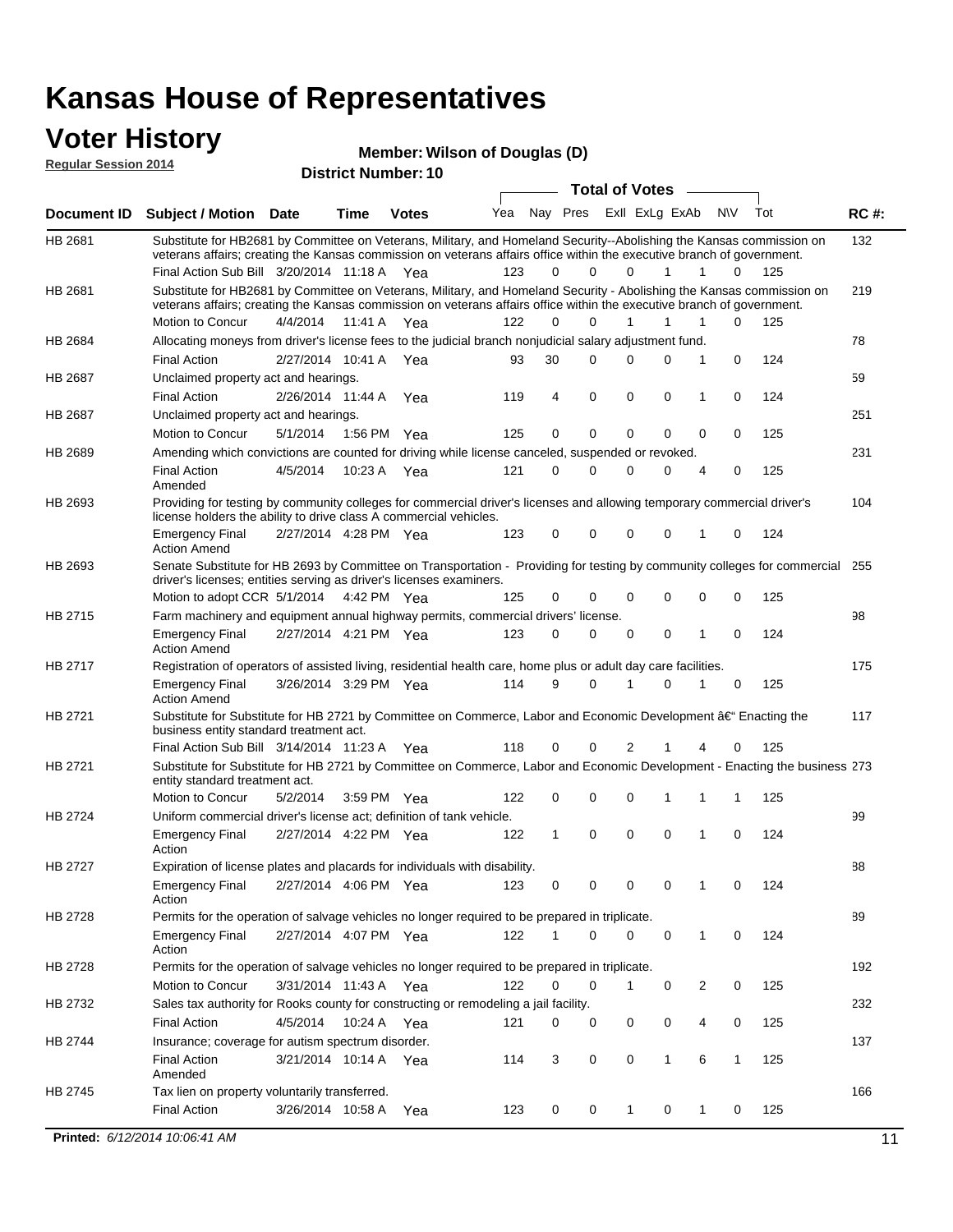### **Voter History**

**Regular Session 2014**

#### **Wilson of Douglas (D)**

|                    |                                                                                                                                                                                                                                      |                       |             |              |     |          |          | <b>Total of Votes</b> |                |             |                |             |     |             |
|--------------------|--------------------------------------------------------------------------------------------------------------------------------------------------------------------------------------------------------------------------------------|-----------------------|-------------|--------------|-----|----------|----------|-----------------------|----------------|-------------|----------------|-------------|-----|-------------|
| <b>Document ID</b> | <b>Subject / Motion Date</b>                                                                                                                                                                                                         |                       | Time        | <b>Votes</b> | Yea | Nav Pres |          |                       | Exll ExLg ExAb |             | <b>NV</b>      |             | Tot | <b>RC#:</b> |
| HB 2755            | Repealing the sunset on the Kansas taxpayer transparency act.                                                                                                                                                                        |                       |             |              |     |          |          |                       |                |             |                |             |     | 140         |
|                    | <b>Final Action</b>                                                                                                                                                                                                                  | 3/24/2014 10:13 A     |             | Yea          | 122 | 0        | 0        | 0                     |                | 0           | 3              | 0           | 125 |             |
| HB 2767            | State child death review board.                                                                                                                                                                                                      |                       |             |              |     |          |          |                       |                |             |                |             |     | 167         |
|                    | <b>Final Action</b><br>Amended                                                                                                                                                                                                       | 3/26/2014 10:59 A     |             | Yea          | 123 | 0        | 0        | 1                     |                | $\mathbf 0$ | 1              | 0           | 125 |             |
| <b>HCR 5029</b>    | Urging the Kansas bureau of investigation to establish a blue alert system for the state of Kansas.                                                                                                                                  |                       |             |              |     |          |          |                       |                |             |                |             |     | 95          |
|                    | <b>Emergency Final</b><br><b>Action Amend</b>                                                                                                                                                                                        | 2/27/2014 4:15 PM Yea |             |              | 121 | 2        | 0        | 0                     |                | 0           | 1              | 0           | 124 |             |
| <b>HCR 5031</b>    | Urging Congress to provide for the prompt payment of disability compensation to U.S. Veterans.                                                                                                                                       |                       |             |              |     |          |          |                       |                |             |                |             |     | 125         |
|                    | <b>Final Action</b>                                                                                                                                                                                                                  | 3/19/2014 11:21 A Yea |             |              | 122 | $\Omega$ | $\Omega$ | 0                     |                | 1           | 2              | 0           | 125 |             |
| HR 6049            | Resolution encouraging the creation of a Kansas plan for comprehensive treatment of chronic obstruction pulmonary<br>disease.                                                                                                        |                       |             |              |     |          |          |                       |                |             |                |             |     | 109         |
|                    | <b>Emergency Final</b><br><b>Action Amend</b>                                                                                                                                                                                        | 3/6/2014              | 11:24 A     | Yea          | 120 | 0        | 0        | $\overline{2}$        | 1              |             | $\overline{2}$ | $\mathbf 0$ | 125 |             |
| HR 6063            | Urging the President to extend the qualifications for the Women's Army Corps Service Medal.                                                                                                                                          |                       |             |              |     |          |          |                       |                |             |                |             |     | 143         |
|                    | <b>Final Action</b>                                                                                                                                                                                                                  | 3/25/2014 10:11 A Yea |             |              | 123 | $\Omega$ | $\Omega$ | 1                     |                | $\Omega$    | 1              | 0           | 125 |             |
| SB 40              | House Substitute for SB 40 by Committee on Corrections and Juvenile Justice †Secretary of corrections; including juvenile<br>offenders in the prison made goods act; authorizing use of correctional industries funds for payment of |                       |             |              |     |          |          |                       |                |             |                |             |     | 123         |
|                    | Final Action Sub Bill 3/17/2014 11:23 A Yea                                                                                                                                                                                          |                       |             |              | 123 | 0        | 0        | 0                     |                | $\Omega$    | 2              | 0           | 125 |             |
| SB 54              | Medical assistance recovery program; rules and regulations.                                                                                                                                                                          |                       |             |              |     |          |          |                       |                |             |                |             |     | 174         |
|                    | <b>Emergency Final</b><br><b>Action Amend</b>                                                                                                                                                                                        | 3/26/2014 3:28 PM Yea |             |              | 95  | 28       | 0        | 1                     |                | 0           | 1              | 0           | 125 |             |
| SB 54              | Amendments to statutes regulating abortions.                                                                                                                                                                                         |                       |             |              |     |          |          |                       |                |             |                |             |     | 214         |
|                    | Motion to Adopt CCR 4/4/2014                                                                                                                                                                                                         |                       | 9:59 AM Yea |              | 112 | 11       | 0        |                       |                | $\mathbf 0$ | 1              | 0           | 125 |             |
| SB 63              | State use law; purchases by municipalities; committee sunset date and chairperson selection.                                                                                                                                         |                       |             |              |     |          |          |                       |                |             |                |             |     | 280         |
|                    | Motion to adopt CCR 5/2/2014                                                                                                                                                                                                         |                       | 8:52 PM Yea |              | 124 | 0        | 0        | 0                     |                | 0           | 1              | 0           | 125 |             |
| SB 99              | Lobbyists defined.                                                                                                                                                                                                                   |                       |             |              |     |          |          |                       |                |             |                |             |     | 184         |
|                    | <b>Emergency Final</b><br>Action                                                                                                                                                                                                     | 3/26/2014 3:41 PM Yea |             |              | 117 | 6        | 0        | 1                     |                | 0           | 1              | 0           | 125 |             |
| SB 147             | House Substitute for SB 147 by Committee on Agriculture and Natural Resources †Amending the powers and duties of the 133<br>Kansas department of agriculture division of conservation and the state conservation commission.         |                       |             |              |     |          |          |                       |                |             |                |             |     |             |
|                    | Final Action Sub Bill 3/20/2014 11:19 A Yea<br>Amended                                                                                                                                                                               |                       |             |              | 123 | 0        | $\Omega$ | 0                     |                | 1           | 1              | 0           | 125 |             |
| SB 218             | House Substitute for SB 218 by Committee on Appropriations-Education; relating to the financing and instruction thereof;                                                                                                             |                       |             |              |     |          |          |                       |                |             |                |             |     | 226         |
|                    | making and concerning appropriations for the fiscal years ending June 30, 2014, and June 30, 2015, for certain agencies.<br>Final Action Sub Bill 4/4/2014<br>Amended                                                                |                       | 6:17 PM Yea |              | 91  | 31       | $\Omega$ | 0                     |                | 1           | $\overline{2}$ | $\Omega$    | 125 |             |
| SB 218             | House Substitute for SB 218 by Committee on Appropriations-Education; relating to the financing and instruction thereof;                                                                                                             |                       |             |              |     |          |          |                       |                |             |                |             |     | 237         |
|                    | making and concerning appropriations for the fiscal years ending June 30, 2014, and June 30, 2015, for certain agencies.                                                                                                             |                       |             |              |     |          |          |                       |                |             |                |             |     |             |
|                    | Sub Motion to Adopt 4/6/2014 12:51 A Nay<br><b>CCR</b>                                                                                                                                                                               |                       |             |              | 55  | 67       | 0        | 0                     |                | 0           | 3              | 0           | 125 |             |
| SB 231             | House Substitute for SB 231 †Concerning valuation and appeals; renaming the state court of tax appeals; timing of<br>decisions.                                                                                                      |                       |             |              |     |          |          |                       |                |             |                |             |     | 134         |
|                    | Final Action Sub Bill 3/20/2014 11:21 A Yea<br>Amended                                                                                                                                                                               |                       |             |              | 123 | 0        | 0        | 0                     |                | 1           | 1              | 0           | 125 |             |
| SB 231             | House Substitute for SB 231 - Concerning valuation and appeals; renaming the state court of tax appeals; timing of<br>decisions                                                                                                      |                       |             |              |     |          |          |                       |                |             |                |             |     | 281         |
|                    | Motion to Adopt CCR 5/2/2014                                                                                                                                                                                                         |                       | 8:56 PM Yea |              | 124 | 0        | 0        | 0                     |                | $\mathbf 0$ | 1              | 0           | 125 |             |
| SB 245             | House Substitute for SB 245 by Committee on Appropriations - Appropriations for FY 2014, FY 2015, and FY 2016 for the<br>department of corrections; capital improvement projects.                                                    |                       |             |              |     |          |          |                       |                |             |                |             |     | 13          |
|                    | Final Action Sub Bill 2/13/2014 11:34 A Nay<br>Amended                                                                                                                                                                               |                       |             |              | 79  | 41       | 0        | 3                     |                | 0           | 1              | 0           | 124 |             |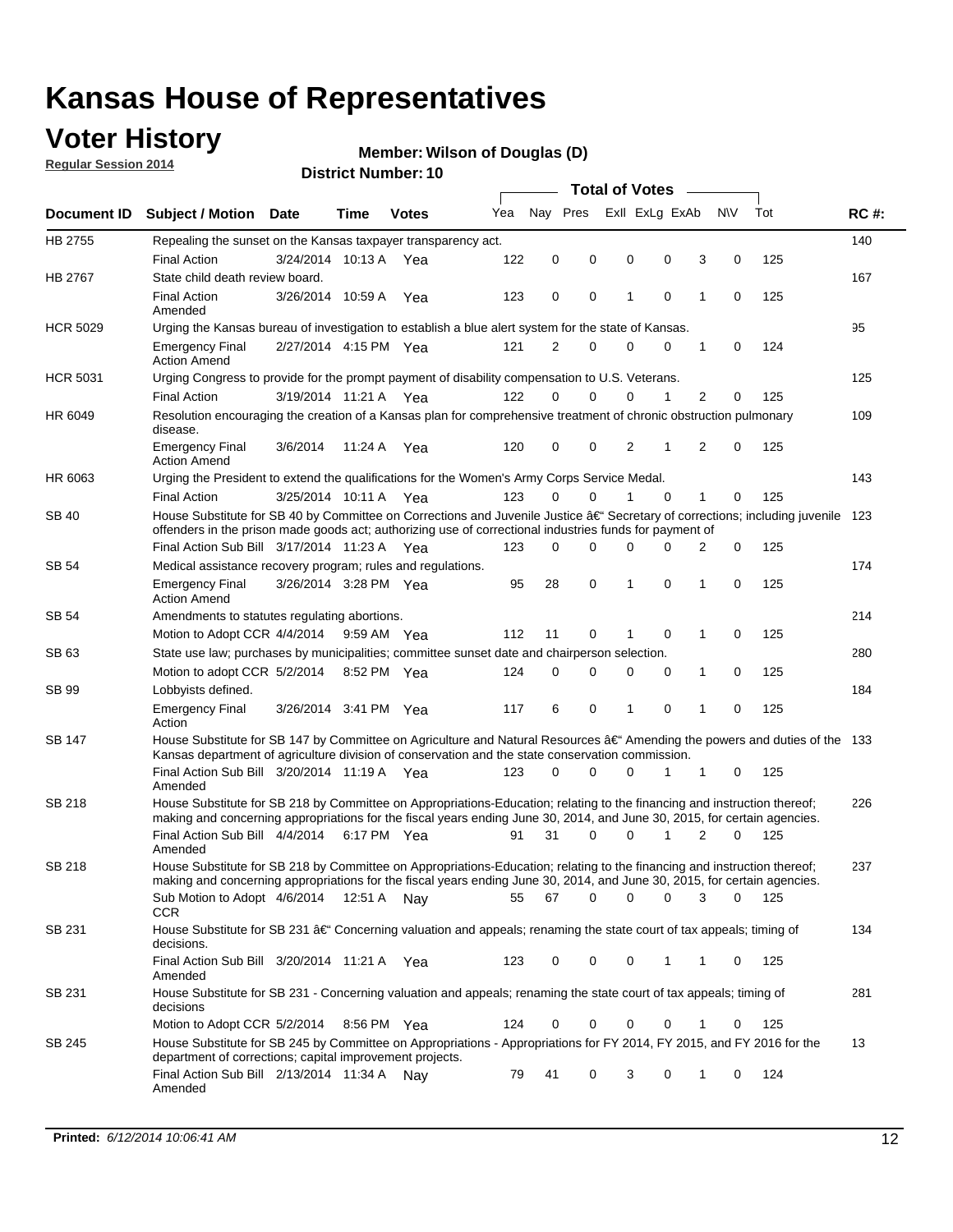#### **Voter History**

#### **Wilson of Douglas (D)**

**Regular Session 2014**

|               |                                                                                                                                                                                                                                                                                                                                                                                                                                                                                                                                                                                                                                                                                                                                                                                                               |                       |      | <b>DISTRICT NUMBER: 10</b> |     |          | <b>Total of Votes</b> |   |                |              |           |     |             |
|---------------|---------------------------------------------------------------------------------------------------------------------------------------------------------------------------------------------------------------------------------------------------------------------------------------------------------------------------------------------------------------------------------------------------------------------------------------------------------------------------------------------------------------------------------------------------------------------------------------------------------------------------------------------------------------------------------------------------------------------------------------------------------------------------------------------------------------|-----------------------|------|----------------------------|-----|----------|-----------------------|---|----------------|--------------|-----------|-----|-------------|
|               |                                                                                                                                                                                                                                                                                                                                                                                                                                                                                                                                                                                                                                                                                                                                                                                                               |                       |      |                            |     |          |                       |   |                |              |           |     |             |
|               | Document ID Subject / Motion                                                                                                                                                                                                                                                                                                                                                                                                                                                                                                                                                                                                                                                                                                                                                                                  | <b>Date</b>           | Time | <b>Votes</b>               | Yea | Nay Pres |                       |   | Exll ExLg ExAb |              | <b>NV</b> | Tot | <b>RC#:</b> |
| SB 245        | House Substitute for SB 245 by Committee on Appropriations - Education funding; relating to mineral production; creating the<br>mineral production education fund, crediting 20% of remainder from oil and gas tax into such fund, moneys expended on<br>education; abolishing the oil and gas valuation depletion trust fund; allowing the counties to retain funds already in such<br>county's oil and gas valuation depletion trust fund; concerning school financing sources; proceeds from the tax levied by a<br>school district under authority of K.S.A. 2013 Supp. 72-6431, remitted to the state treasury to the credit of the state school<br>district finance fund not to the district's general fund; making and concerning appropriations for fiscal year 2017.<br>Motion to adopt CCR 5/1/2014 |                       |      | 5:06 PM Nay                | 88  | 37       | $\Omega$              | 0 | 0              | 0            | 0         | 125 | 258         |
| <b>SB 248</b> | Victim notification prior to release of certain inmates.                                                                                                                                                                                                                                                                                                                                                                                                                                                                                                                                                                                                                                                                                                                                                      |                       |      |                            |     |          |                       |   |                |              |           |     | 119         |
|               | <b>Final Action</b>                                                                                                                                                                                                                                                                                                                                                                                                                                                                                                                                                                                                                                                                                                                                                                                           | 3/17/2014 11:18 A Yea |      |                            | 122 | 0        | 0                     | 0 | 0              | 2            | 1         | 125 |             |
| SB 254        | Medical assistance recovery program; rules and regulations.                                                                                                                                                                                                                                                                                                                                                                                                                                                                                                                                                                                                                                                                                                                                                   |                       |      |                            |     |          |                       |   |                |              |           |     | 179         |
|               | <b>Emergency Final</b><br>Action                                                                                                                                                                                                                                                                                                                                                                                                                                                                                                                                                                                                                                                                                                                                                                              | 3/26/2014 3:34 PM Yea |      |                            | 123 | 0        | 0                     | 1 | $\mathbf 0$    | $\mathbf{1}$ | 0         | 125 |             |
| SB 256        | Attorney general; costs in criminal appeals.                                                                                                                                                                                                                                                                                                                                                                                                                                                                                                                                                                                                                                                                                                                                                                  |                       |      |                            |     |          |                       |   |                |              |           |     | 147         |
|               | <b>Final Action</b><br>Amended                                                                                                                                                                                                                                                                                                                                                                                                                                                                                                                                                                                                                                                                                                                                                                                | 3/25/2014 10:16 A     |      | Yea                        | 119 | 4        | 0                     | 1 | 0              | 1            | 0         | 125 |             |
| SB 256        | Amending the crime of mistreatment of a dependent adult; creating the crime of mistreatment of an elder person; amending<br>the crime of unlawful sexual relations; amending provisions relating to appearance bonds and surety regulation; amending<br>violations of the Kansas racketeer influenced and corrupt organization act; also concerning the attorney general, costs in<br>criminal appeals.                                                                                                                                                                                                                                                                                                                                                                                                       |                       |      |                            |     |          |                       |   |                |              |           |     | 236         |
|               | Motion to Adopt CCR 4/5/2014                                                                                                                                                                                                                                                                                                                                                                                                                                                                                                                                                                                                                                                                                                                                                                                  |                       |      | 6:52 PM Yea                | 118 | 4        | 0                     | 0 | 0              | 3            | 0         | 125 |             |
| SB 258        | Amending the juvenile statute of limitations to match adult time limitations for sex crimes.                                                                                                                                                                                                                                                                                                                                                                                                                                                                                                                                                                                                                                                                                                                  |                       |      |                            |     |          |                       |   |                |              |           |     | 135         |
|               | <b>Final Action</b><br>Amended                                                                                                                                                                                                                                                                                                                                                                                                                                                                                                                                                                                                                                                                                                                                                                                | 3/20/2014 11:21 A Yea |      |                            | 123 | 0        | 0                     | 0 | 1              | 1            | 0         | 125 |             |
| SB 258        | Relating to issuance of certificates of birth resulting in stillbirth.                                                                                                                                                                                                                                                                                                                                                                                                                                                                                                                                                                                                                                                                                                                                        |                       |      |                            |     |          |                       |   |                |              |           |     | 259         |
|               | Motion to Adopt CCR 5/1/2014                                                                                                                                                                                                                                                                                                                                                                                                                                                                                                                                                                                                                                                                                                                                                                                  |                       |      | 5:12 PM Yea                | 121 | 4        | 0                     | 0 | $\mathbf 0$    | 0            | 0         | 125 |             |
| SB 263        | Establishing the military funeral honors fund under the adjutant general's office.                                                                                                                                                                                                                                                                                                                                                                                                                                                                                                                                                                                                                                                                                                                            |                       |      |                            |     |          |                       |   |                |              |           |     | 148         |
|               | <b>Final Action</b><br>Amended                                                                                                                                                                                                                                                                                                                                                                                                                                                                                                                                                                                                                                                                                                                                                                                | 3/25/2014 10:17 A Yea |      |                            | 123 | 0        | 0                     | 1 | 0              | 1            | 0         | 125 |             |
| SB 263        | Veterans and military matters; military honors fund; death gratuity; disabled veterans preference, state jobs and contracts;<br>schools on military reservations, funding.                                                                                                                                                                                                                                                                                                                                                                                                                                                                                                                                                                                                                                    |                       |      |                            |     |          |                       |   |                |              |           |     | 256         |
|               | Motion to adopt CCR 5/1/2014                                                                                                                                                                                                                                                                                                                                                                                                                                                                                                                                                                                                                                                                                                                                                                                  |                       |      | 4:47 PM Yea                | 124 | 0        | 0                     | 0 | 0              | 0            | 1         | 125 |             |
| SB 265        | Income definition for Homestead Refund eligibility.                                                                                                                                                                                                                                                                                                                                                                                                                                                                                                                                                                                                                                                                                                                                                           |                       |      |                            |     |          |                       |   |                |              |           |     | 113         |
|               | <b>Final Action</b><br>Amended                                                                                                                                                                                                                                                                                                                                                                                                                                                                                                                                                                                                                                                                                                                                                                                | 3/13/2014 11:23 A Yea |      |                            | 121 | 0        | 0                     | 1 | 1              | 2            | 0         | 125 |             |
| SB 265        | Definition of income for homestead refund and SAFESR eligibility; income tax credits for adoption expenses and expenses to<br>make dwelling or facility accessible to persons with a disability; income tax deductions, self-employment taxes, expenses<br>related to organ donations, net gain on the sale of certain livestock; withholding, non-resident pass-through entity income;<br>Kansas taxpayer transparency act, sunset; sales tax exemptions.<br>Motion to Adopt CCR 4/4/2014                                                                                                                                                                                                                                                                                                                    |                       |      | 6:29 PM Yea                | 122 | 0        | 0                     | 0 | 1              | 2            | 0         | 125 | 227         |
| SB 266        | Mineral severance tax return file date.                                                                                                                                                                                                                                                                                                                                                                                                                                                                                                                                                                                                                                                                                                                                                                       |                       |      |                            |     |          |                       |   |                |              |           |     | 114         |
|               | <b>Final Action</b><br>Amended                                                                                                                                                                                                                                                                                                                                                                                                                                                                                                                                                                                                                                                                                                                                                                                | 3/13/2014 11:24 A Yea |      |                            | 121 | 0        | 0                     | 1 | 1              | 2            | 0         | 125 |             |
| SB 266        | Severance tax return and payment dates; sales tax authority for Rooks county; property tax exemptions for certain donations<br>of land to the state and for amateur-built aircraft; sales tax exemptions for surface mining equipment and certain charitable<br>organizations.                                                                                                                                                                                                                                                                                                                                                                                                                                                                                                                                |                       |      |                            |     |          |                       |   |                |              |           |     | 266         |
|               | Motion to Adopt CCR 5/2/2014                                                                                                                                                                                                                                                                                                                                                                                                                                                                                                                                                                                                                                                                                                                                                                                  |                       |      | $3:19 \text{ PM}$ Yea      | 122 | 1        | 0                     | 0 |                | 1            | 0         | 125 |             |
| SB 267        | Insurance; excluding real estate from acceptable security deposits with the commissioner and requiring original handwritten<br>signatures on deposit forms.                                                                                                                                                                                                                                                                                                                                                                                                                                                                                                                                                                                                                                                   |                       |      |                            |     |          |                       |   |                |              |           |     | 144         |
|               | <b>Final Action</b>                                                                                                                                                                                                                                                                                                                                                                                                                                                                                                                                                                                                                                                                                                                                                                                           | 3/25/2014 10:12 A     |      | Yea                        | 123 | 0        | 0                     | 1 | 0              | 1            | 0         | 125 |             |
| <b>SB 268</b> | Insurance; Risk-based capital requirements.                                                                                                                                                                                                                                                                                                                                                                                                                                                                                                                                                                                                                                                                                                                                                                   |                       |      |                            |     |          |                       |   |                |              |           |     | 145         |
|               | <b>Final Action</b>                                                                                                                                                                                                                                                                                                                                                                                                                                                                                                                                                                                                                                                                                                                                                                                           | 3/25/2014 10:13 A     |      | Yea                        | 123 | 0        | 0                     | 1 | 0              | 1            | 0         | 125 |             |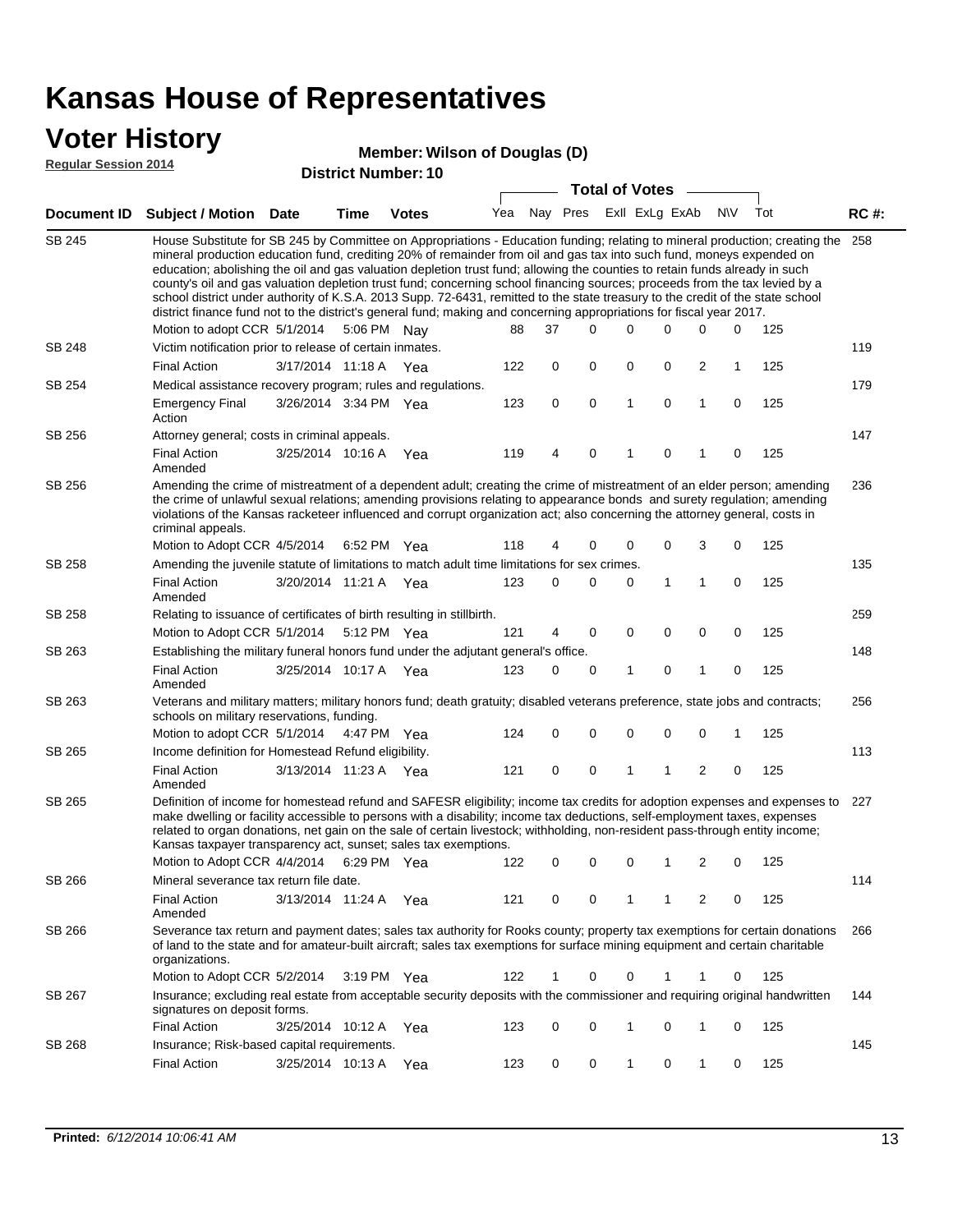### **Voter History**

**Regular Session 2014**

#### **Wilson of Douglas (D)**

|               |                                                                                                                                                                                    |                       |             |              |     | <b>Total of Votes</b> |          |  |                |              |   |             |     |             |
|---------------|------------------------------------------------------------------------------------------------------------------------------------------------------------------------------------|-----------------------|-------------|--------------|-----|-----------------------|----------|--|----------------|--------------|---|-------------|-----|-------------|
| Document ID   | <b>Subject / Motion</b>                                                                                                                                                            | <b>Date</b>           | Time        | <b>Votes</b> | Yea | Nay Pres              |          |  | Exll ExLg ExAb |              |   | <b>NV</b>   | Tot | <b>RC#:</b> |
| SB 271        | Amending the Kansas medicaid fraud control act.                                                                                                                                    |                       |             |              |     |                       |          |  |                |              |   |             |     | 176         |
|               | <b>Emergency Final</b><br><b>Action Amend</b>                                                                                                                                      | 3/26/2014 3:30 PM Yea |             |              | 123 | 0                     | 0        |  | 1              | $\mathbf 0$  | 1 | $\mathbf 0$ | 125 |             |
| SB 271        | Amending the Kansas medicaid fraud control act.                                                                                                                                    |                       |             |              |     |                       |          |  |                |              |   |             |     | 228         |
|               | Motion to Adopt CCR 4/4/2014 6:33 PM Yea                                                                                                                                           |                       |             |              | 122 | 0                     | 0        |  | $\mathbf 0$    | 1            | 2 | $\mathbf 0$ | 125 |             |
| SB 272        | Eliminating the 3% limit on controlled shooting area acreage in a county.                                                                                                          |                       |             |              |     |                       |          |  |                |              |   |             |     | 149         |
|               | <b>Final Action</b>                                                                                                                                                                | 3/25/2014 10:19 A Yea |             |              | 123 | $\Omega$              | 0        |  | 1              | 0            | 1 | $\mathbf 0$ | 125 |             |
| SB 273        | House Substitute for SB 273 by Committee on Transportation †Commercial vehicles; regulation and registration thereof.                                                              |                       |             |              |     |                       |          |  |                |              |   |             |     | 168         |
|               | Final Action Sub Bill 3/26/2014 11:00 A Yea<br>Amended                                                                                                                             |                       |             |              | 122 | 1                     | 0        |  | 1              | 0            | 1 | 0           | 125 |             |
| SB 273        | Regulation of commercial motor vehicles; exemption from rules and regulations of the Kansas corporation commission.                                                                |                       |             |              |     |                       |          |  |                |              |   |             |     | 265         |
|               | Motion to Adopt CCR 5/2/2014                                                                                                                                                       |                       | 3:10 PM Nav |              | 101 | 22                    | 0        |  | 0              |              |   | 0           | 125 |             |
| SB 274        | Political action committees, legislative leadership.                                                                                                                               |                       |             |              |     |                       |          |  |                |              |   |             |     | 169         |
|               | <b>Final Action</b><br>Amended                                                                                                                                                     | 3/26/2014 11:01 A Yea |             |              | 108 | 15                    | 0        |  | 1              | 0            | 1 | 0           | 125 |             |
| <b>SB 278</b> | Establishing the state board of veterinary examiners within the animal health division of the Kansas department of agriculture<br>for a two-year period.                           |                       |             |              |     |                       |          |  |                |              |   |             |     | 127         |
|               | <b>Final Action</b>                                                                                                                                                                | 3/19/2014 11:24 A     |             | Yea          | 122 | 0                     | 0        |  | $\mathbf 0$    | 1            | 2 | 0           | 125 |             |
| SB 284        | Amending the Kansas 911 act.                                                                                                                                                       |                       |             |              |     |                       |          |  |                |              |   |             |     | 124         |
|               | <b>Final Action</b>                                                                                                                                                                | 3/17/2014 11:24 A     |             | Yea          | 121 | $\overline{2}$        | 0        |  | 0              | 0            | 2 | 0           | 125 |             |
| SB 285        | Optometrists; prohibition against limiting payment for covered services to insurance plan amounts.                                                                                 |                       |             |              |     |                       |          |  |                |              |   |             |     | 150         |
|               | <b>Final Action</b><br>Amended                                                                                                                                                     | 3/25/2014 10:20 A Yea |             |              | 123 | 0                     | 0        |  | 1              | 0            | 1 | 0           | 125 |             |
| SB 286        | Extending sunset date on certain agriculture fees from July 1, 2015, to July 1, 2019.                                                                                              |                       |             |              |     |                       |          |  |                |              |   |             |     | 151         |
|               | <b>Final Action</b><br>Amended                                                                                                                                                     | 3/25/2014 10:23 A Yea |             |              | 76  | 47                    | 0        |  | 1              | 0            | 1 | $\mathbf 0$ | 125 |             |
| SB 286        | Agriculture; extending sunset date on certain agriculture fees from July 1, 2015, to July 1, 2018; national day of the cowboy;<br>establishing the local food and farm task force. |                       |             |              |     |                       |          |  |                |              |   |             |     | 264         |
|               | Motion to adopt CCR 5/2/2014 3:04 PM Yea                                                                                                                                           |                       |             |              | 102 | 21                    | 0        |  | 0              | 1            | 1 | 0           | 125 |             |
| SB 306        | Modernizing certain insurance laws to allow use of additional investments.                                                                                                         |                       |             |              |     |                       |          |  |                |              |   |             |     | 173         |
|               | Emergency Final<br>Action                                                                                                                                                          | 3/26/2014 3:26 PM Yea |             |              | 123 | 0                     | 0        |  | 1              | $\mathbf 0$  | 1 | $\mathbf 0$ | 125 |             |
| <b>SB 308</b> | Updating the Kansas no-call act.                                                                                                                                                   |                       |             |              |     |                       |          |  |                |              |   |             |     | 138         |
|               | <b>Final Action</b>                                                                                                                                                                | 3/21/2014 10:15 A     |             | Yea          | 117 | 0                     | 0        |  | 0              | $\mathbf{1}$ | 6 | 1           | 125 |             |
| SB 309        | Health insurance coverage for qualified professional associations.                                                                                                                 |                       |             |              |     |                       |          |  |                |              |   |             |     | 182         |
|               | <b>Emergency Final</b><br>Action                                                                                                                                                   | 3/26/2014 3:38 PM Yea |             |              | 122 | 1                     | 0        |  | 1              | 0            | 1 | $\Omega$    | 125 |             |
| SB 310        | Grand juries; crimes to consider; amendment of indictment.                                                                                                                         |                       |             |              |     |                       |          |  |                |              |   |             |     | 180         |
|               | <b>Emergency Final</b><br>Action                                                                                                                                                   | 3/26/2014 3:35 PM Yea |             |              | 122 | 1                     | 0        |  | 1              | 0            | 1 | 0           | 125 |             |
| SB 311        | Increasing the noneconomic damages cap and changing rules related to expert evidence.                                                                                              |                       |             |              |     |                       |          |  |                |              |   |             |     | 142         |
|               | <b>Final Action</b><br>Amended                                                                                                                                                     | 3/24/2014 10:17 A Yea |             |              | 119 | 3                     | $\Omega$ |  | 0              | 0            | 3 | 0           | 125 |             |
| SB 311        | Increasing the noneconomic damages cap, changing rules related to expert evidence and repealing statutes pertaining to<br>collateral source benefits.                              |                       |             |              |     |                       |          |  |                |              |   |             |     | 203         |
|               | Motion to adopt CCR 4/3/2014 6:15 PM Yea                                                                                                                                           |                       |             |              | 120 | 4                     | 0        |  | 0              | 0            | 1 | 0           | 125 |             |
| SB 321        | Return of premiums separate from notice of denial of coverage.                                                                                                                     |                       |             |              |     |                       |          |  |                |              |   |             |     | 146         |
|               | <b>Final Action</b>                                                                                                                                                                | 3/25/2014 10:15 A Yea |             |              | 123 | 0                     | 0        |  | 1              | 0            | 1 | 0           | 125 |             |
| SB 329        | Clarifying court orders relating to parents in juvenile offender cases.<br><b>Final Action</b><br>Amended                                                                          | 3/20/2014 11:23 A Yea |             |              | 123 | 0                     | 0        |  | 0              | $\mathbf{1}$ | 1 | 0           | 125 | 136         |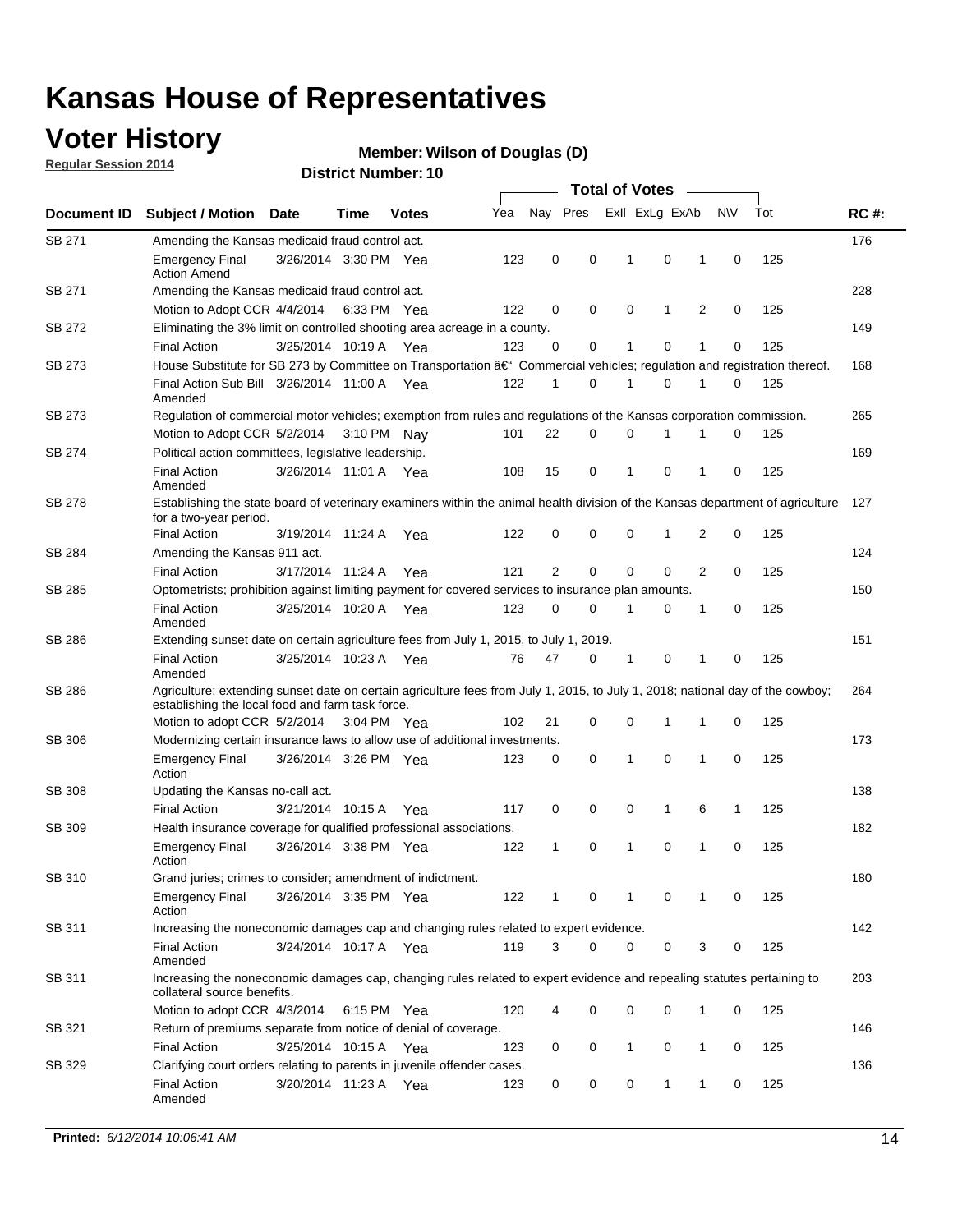### **Voter History**

**Regular Session 2014**

**Wilson of Douglas (D)**

|                    |                                                                                                                                                                    |                       |             |              |     |              |   | <b>Total of Votes</b> |                |             |           |     |             |
|--------------------|--------------------------------------------------------------------------------------------------------------------------------------------------------------------|-----------------------|-------------|--------------|-----|--------------|---|-----------------------|----------------|-------------|-----------|-----|-------------|
| <b>Document ID</b> | <b>Subject / Motion Date</b>                                                                                                                                       |                       | Time        | <b>Votes</b> | Yea | Nay Pres     |   |                       | Exll ExLg ExAb |             | <b>NV</b> | Tot | <b>RC#:</b> |
| SB 329             | Clarifying court orders relating to parents in juvenile offender cases and changing the statute of limitations on certain juvenile<br>offenses.                    |                       |             |              |     |              |   |                       |                |             |           |     | 242         |
|                    | Motion to adopt CCR 4/30/2014 3:23 PM Yea                                                                                                                          |                       |             |              | 122 | 1            | 0 | 1                     | 1              | 0           | 0         | 125 |             |
| <b>SB 344</b>      | Special permits, oversized loads, transportation of hay or feed stuffs.                                                                                            |                       |             |              |     |              |   |                       |                |             |           |     | 152         |
|                    | <b>Final Action</b><br>Amended                                                                                                                                     | 3/25/2014 10:24 A     |             | Yea          | 122 | $\mathbf{1}$ | 0 | 1                     | $\mathbf 0$    | 1           | 0         | 125 |             |
| SB 349             | Boiler safety act; deputy inspectors.                                                                                                                              |                       |             |              |     |              |   |                       |                |             |           |     | 128         |
|                    | <b>Final Action</b><br>Amended                                                                                                                                     | 3/19/2014 11:25 A     |             | Yea          | 119 | 3            | 0 | 0                     | 1              | 2           | 0         | 125 |             |
| SB 349             | Board of technical professions; recodification of professions and scope of practice, other; boiler safety act, deputy<br>inspectors.                               |                       |             |              |     |              |   |                       |                |             |           |     | 215         |
|                    | Motion to Adopt CCR 4/4/2014                                                                                                                                       |                       | 10:02 A     | Yea          | 112 | 11           | 0 | 1                     | 0              | 1           | 0         | 125 |             |
| SB 351             | Vehicle identification numbers; penalties; damages.                                                                                                                |                       |             |              |     |              |   |                       |                |             |           |     | 153         |
|                    | <b>Final Action</b>                                                                                                                                                | 3/25/2014 10:25 A     |             | Yea          | 123 | 0            | 0 | 1                     | 0              | 1           | 0         | 125 |             |
| SB 357             | Increasing the number of allowable hunter education deferrals.                                                                                                     |                       |             |              |     |              |   |                       |                |             |           |     | 154         |
|                    | <b>Final Action</b><br>Amended                                                                                                                                     | 3/25/2014 10:26 A     |             | Nav          | 97  | 26           | 0 | 1                     | 0              | 1           | 0         | 125 |             |
| SB 357             | Authorizing land purchases by the state; amending process state uses to address seized wildlife; increasing the number of<br>allowable hunter education deferrals. |                       |             |              |     |              |   |                       |                |             |           |     | 275         |
|                    | Motion to Adopt CCR 5/2/2014                                                                                                                                       |                       | 7:53 PM Yea |              | 113 | 11           | 0 | 0                     | $\mathbf 0$    | 1           | 0         | 125 |             |
| SB 359             | Relating to asbestos-related liability.                                                                                                                            |                       |             |              |     |              |   |                       |                |             |           |     | 177         |
|                    | <b>Emergency Final</b><br>Action                                                                                                                                   | 3/26/2014 3:32 PM Nay |             |              | 94  | 29           | 0 | 1                     | $\mathbf 0$    | 1           | 0         | 125 |             |
| <b>SB 367</b>      | Creating the student data privacy act.                                                                                                                             |                       |             |              |     |              |   |                       |                |             |           |     | 186         |
|                    | <b>Emergency Final</b><br><b>Action Amend</b>                                                                                                                      | 3/26/2014 3:43 PM Yea |             |              | 119 | 4            | 0 | 1                     | $\mathbf 0$    | 1           | 0         | 125 |             |
| SB 367             | Creating the student data privacy act.                                                                                                                             |                       |             |              |     |              |   |                       |                |             |           |     | 245         |
|                    | Motion to adopt CCR 4/30/2014 3:41 PM Yea                                                                                                                          |                       |             |              | 123 | 0            | 0 | 1                     |                | $\mathbf 0$ | 0         | 125 |             |
| SB 371             | Amending employment security law regarding disposition of penalty funds and disclosure of confidential information.                                                |                       |             |              |     |              |   |                       |                |             |           |     | 129         |
|                    | <b>Final Action</b>                                                                                                                                                | 3/19/2014 11:27 A     |             | Nav          | 90  | 32           | 0 | 0                     | 1              | 2           | 0         | 125 |             |
| <b>SB 372</b>      | Amending the shared work unemployment compensation program; layoff aversion.                                                                                       |                       |             |              |     |              |   |                       |                |             |           |     | 155         |
|                    | <b>Final Action</b>                                                                                                                                                | 3/25/2014 10:28 A     |             | Yea          | 123 | 0            | 0 | 1                     | 0              | 1           | 0         | 125 |             |
| SB 402             | Amending statutes related to the Kansas criminal justice information system committee.                                                                             |                       |             |              |     |              |   |                       |                |             |           |     | 178         |
|                    | <b>Emergency Final</b><br>Action                                                                                                                                   | 3/26/2014 3:33 PM Yea |             |              | 123 | 0            | 0 | 1                     | 0              | 1           | 0         | 125 |             |
| SB 423             | Authorizing Department of Administration to sell Landon and Eisenhower state office buildings.                                                                     |                       |             |              |     |              |   |                       |                |             |           |     | 233         |
|                    | <b>Final Action</b><br>Amended                                                                                                                                     | 4/5/2014              | 10:28 A     | Nay          | 66  | 55           | 0 | 0                     | 0              | 4           | 0         | 125 |             |
| SB 424             | Amending the statutory requirements for a valid hospital lien.                                                                                                     |                       |             |              |     |              |   |                       |                |             |           |     | 183         |
|                    | <b>Emergency Final</b><br>Action                                                                                                                                   | 3/26/2014 3:39 PM Yea |             |              | 115 | 8            | 0 | 1                     | 0              | 1           | 0         | 125 |             |
| SCR 1618           | Substitute for SCR 1618 by Committee on Federal and State Affairs -- State constitutional amendment authorizing raffles.                                           |                       |             |              |     |              |   |                       |                |             |           |     | 170         |
|                    | Final Action Sub Bill 3/26/2014 11:06 A Yea                                                                                                                        |                       |             |              | 102 | 19           | 2 | 1                     | $\mathbf 0$    | 1           | 0         | 125 |             |
| SCR 1620           | Port authority; creation in Stafford, Kansas.                                                                                                                      |                       |             |              |     |              |   |                       |                |             |           |     | 234         |
|                    | <b>Final Action</b>                                                                                                                                                | 4/5/2014              | 10:29 A     | Yea          | 121 | 0            | 0 | 0                     | 0              | 4           | 0         | 125 |             |